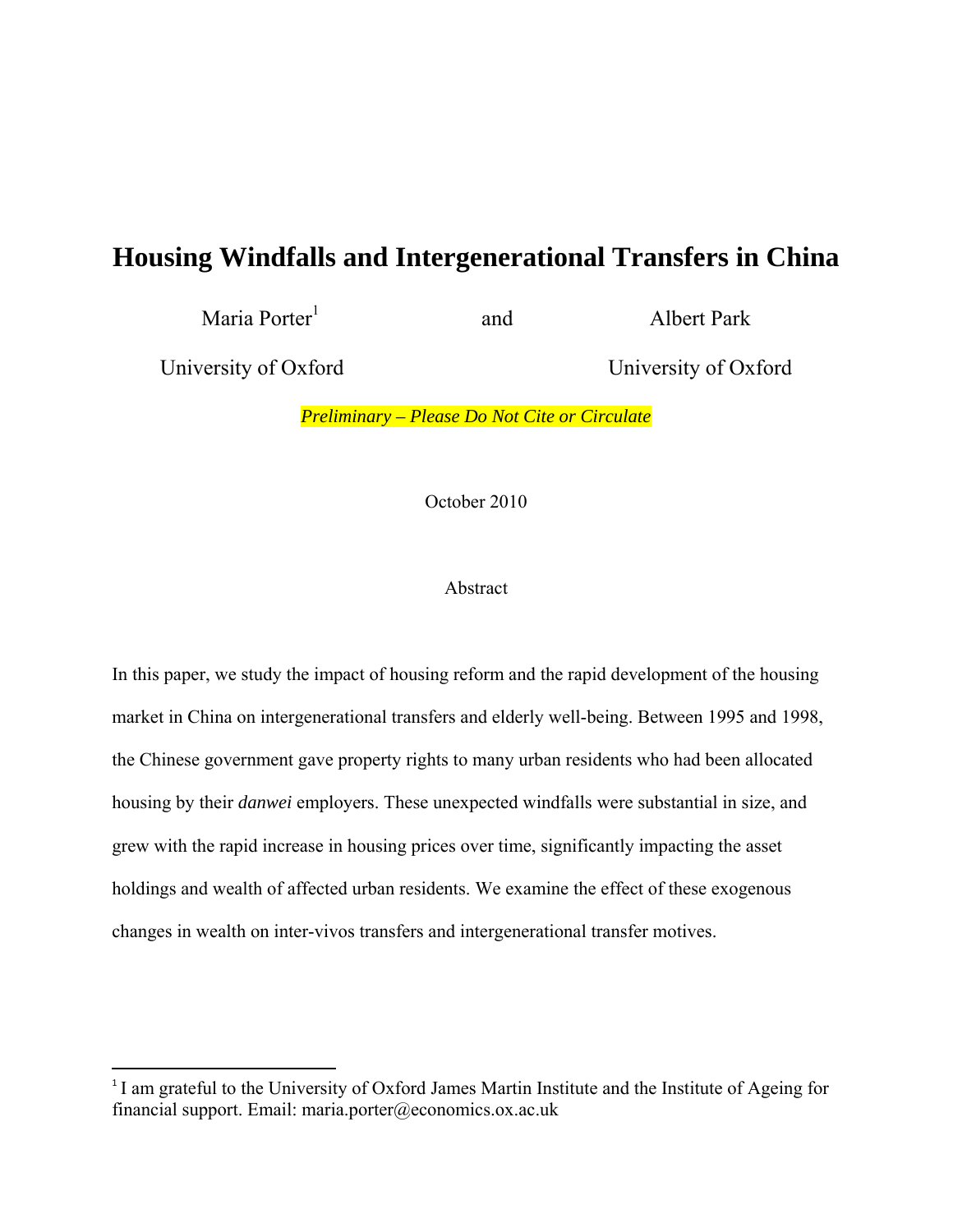### **I. Introduction**

The focus of the economics literature on intergenerational transfers has been on how changes in recipient income impact transfers. If transfers rise with recipient income, this is seen as evidence of an exchange motive. If transfers rise when recipient income falls, this is seen as evidence of altruism (Cox 1987). Often, these transfers and income changes are contemporaneous and temporary. In this paper, we examine how a permanent change in one's wealth influences transfers received from non-resident adult children.

We identify the effect of a permanent wealth increase on intergenerational transfers by instrumenting household wealth with the market windfall many employees of work units received when they purchased housing from their employers. In urban China, housing reform resulted in rapid appreciation of undersupplied housing in the private sector. Prior to the housing reform, *danwei* employers allotted housing to their employees. During the period of housing reform, since this housing was allocated before a housing market existed, significant random variation resulted in the size of housing windfalls associated with the market value later placed on specific locations. In this paper, we use this variation in housing market values to identify the impact of an exogenous increase in household wealth on intergenerational transfers.

Those who purchased subsidized housing from their work units received significant windfalls, resulting in an increase in household wealth and permanent income. If transfers from children to parents are motivated by altruism, we would expect children to reduce the amount transferred to their parents.

On the other hand, if children increase the amount they transfer to parents when parents receive this housing windfall, then their transfer motives are more likely to be strategic rather than altruistic. Children may provide more to their parents in the hopes that parents will bequest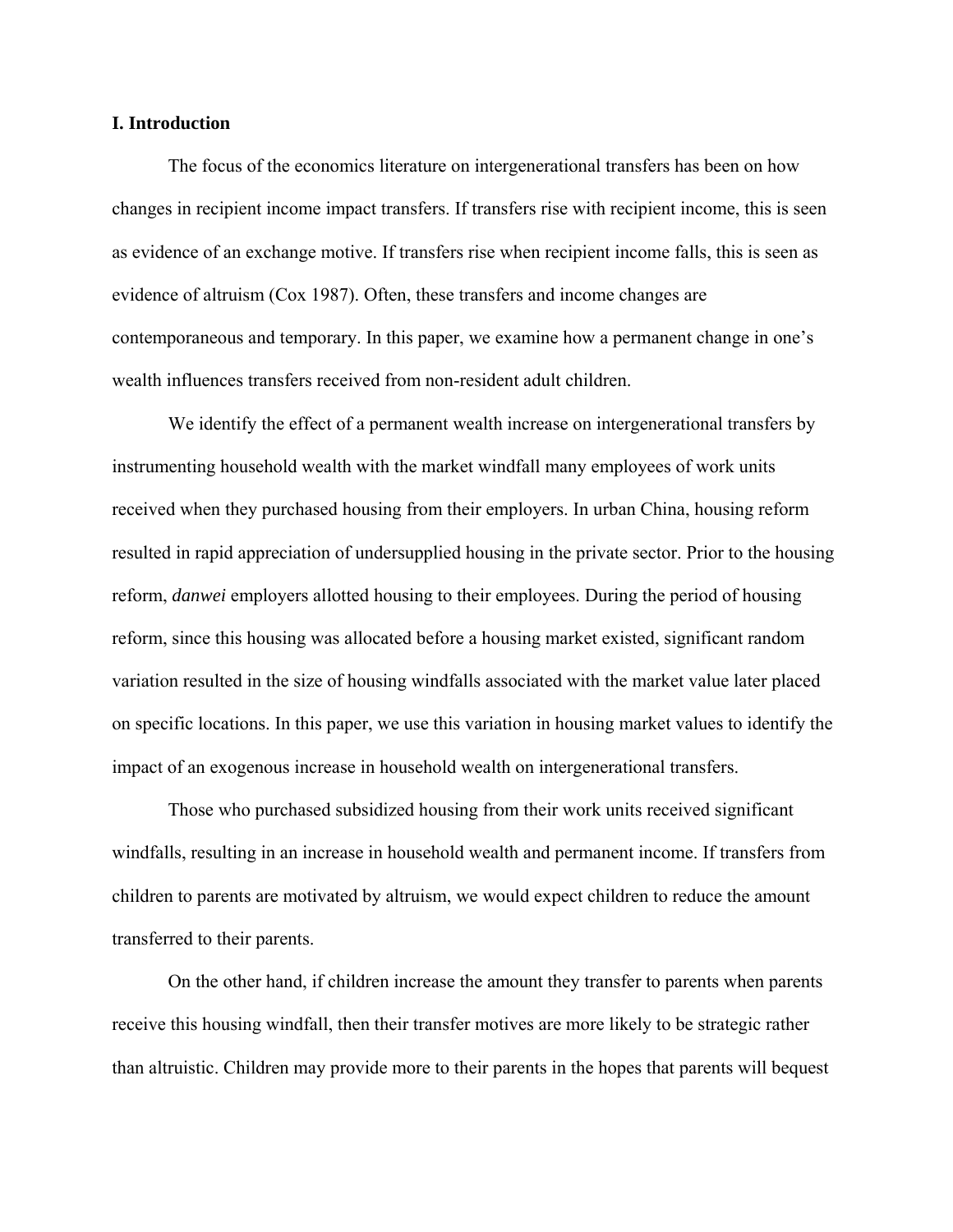their housing to them, or in exchange for living with them in better housing than they could afford at market rates. While children generally earn more than their parents, the housing windfall may also shift bargaining power within the family from adult children to elderly parents. They may be able to extract more time and care from their children as a result of this increased bargaining power.

In addition, wealth or asset holdings may be a better measure of elderly wellbeing than wage income, particularly in this context. In developing countries, income is hard to measure. Usually, expenditure proxies for income. In China, retired elderly receive little income. Some might receive pensions, but amounts are usually low. So they primarily rely on their wealth. In addition, wealth may reflect the occurrence of negative life events. For example, in the U.S., death and divorce slow down asset accumulation. Often assets are actually drawn down during such events. In the U.S., the evolution of assets is also very strongly related to health (Poterba, Venti, and Wise 2010). In urban China, the ability to draw down assets in times of need would be more difficult, since housing comprises nearly 80% of household wealth on average, and is an illiquid asset. Children might help their parents when they are in need so that they do not sell housing that would appreciate in value, allowing them to inherit this valuable asset or make use of it by living with parents.

Secondi (1997) finds that in China, child care services may be one of the main services the elderly provide their adult children in exchange for money, and that altruism alone cannot explain transfers from children to elderly parents. In addition, Li, Rosenzweig and Zhang (2010) use twin data in China to exploit a "natural experiment" resulting from parents having been forced to send away one of their children for rustification during the Cultural Revolution, and use this experimental variation in parental time with children to identify its effect on transfers to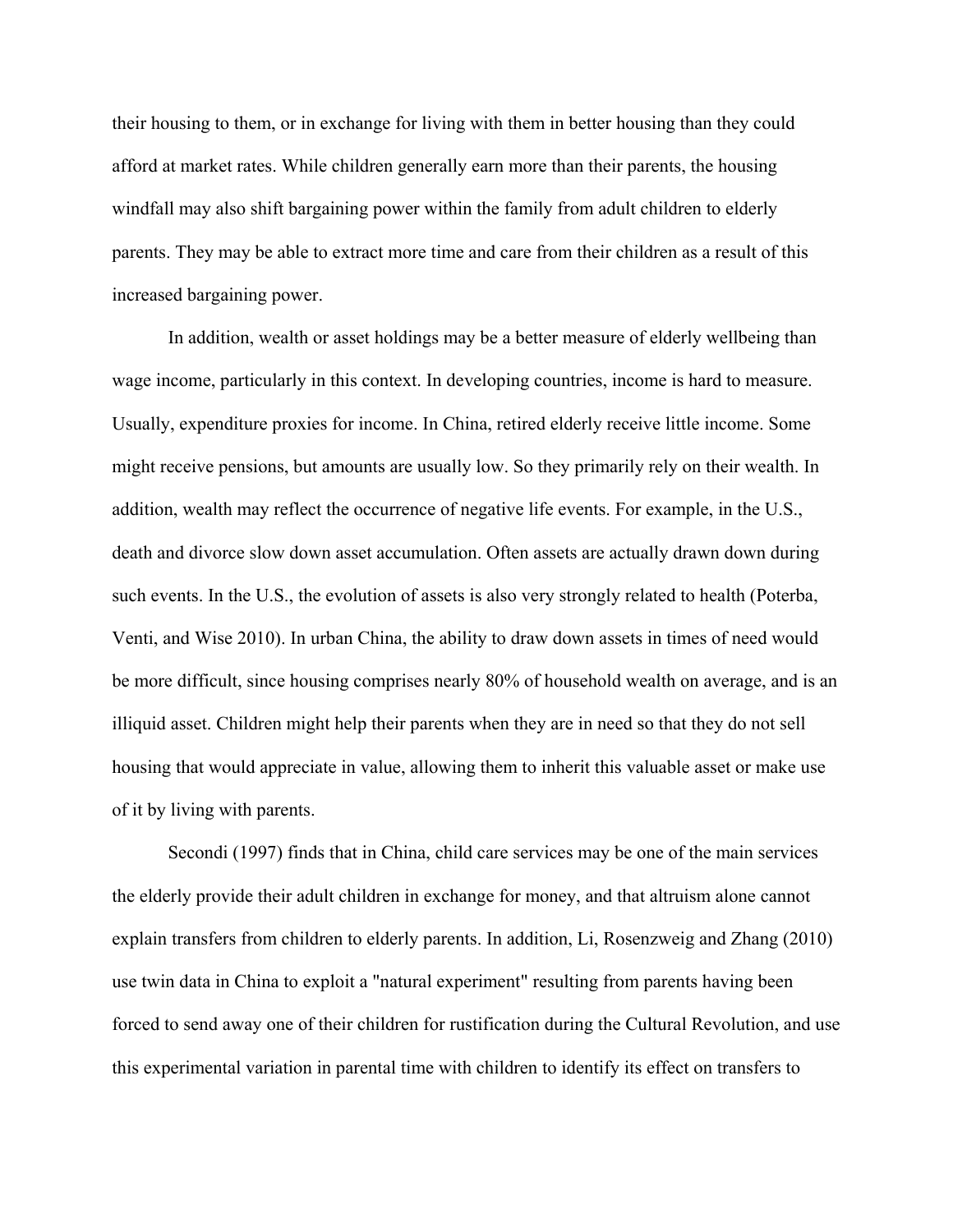children later in life, and whether transfers are motivated by altruism or guilt. The authors find that while transfers are motivated by altruism, guilt also plays an important role, as children who had been sent away for a longer period of time receive more transfers from parents, even when they have higher earnings.

While much of the recent empirical literature has pointed towards evidence of exchange motives, a number of studies have also found some evidence of altruism and risk-sharing using non-linear models. For example, Cox, Jansen and Jimenez (2004) use a conditional least squares model to estimate the threshold pre-transfer income level at which point transfer motives switch from altruistic or risk-sharing motives to exchange motives. In China, Cai, Giles, and Meng (2006) find that children in China provide transfers to parents with low household incomes when income falls below the poverty line, which is consistent with an altruistic motive; although such transfers are not sufficient to fully compensate for negative income shocks to the elderly. The authors employ a semi-parametric partial linear model to estimate the relationship between net transfers and pre-transfer income without imposing any structure on the functional form (Yatchew 1998, 2003). We also adopt this method here to examine whether there is a non-linear relationship between housing wealth and transfers.

In this paper, we will examine whether parents who experience a significant wealth increase receive fewer inter-vivos transfers from their children. The unique policy instrument used here provides for an excellent opportunity to further test whether transfers between parents and children are motivated by altruism or strategic behavior.

We begin with a summary of the housing reform policies that began in 1979 and largely ended in 1999. In Section 3, we describe the data and empirical analysis. Section 4 follows with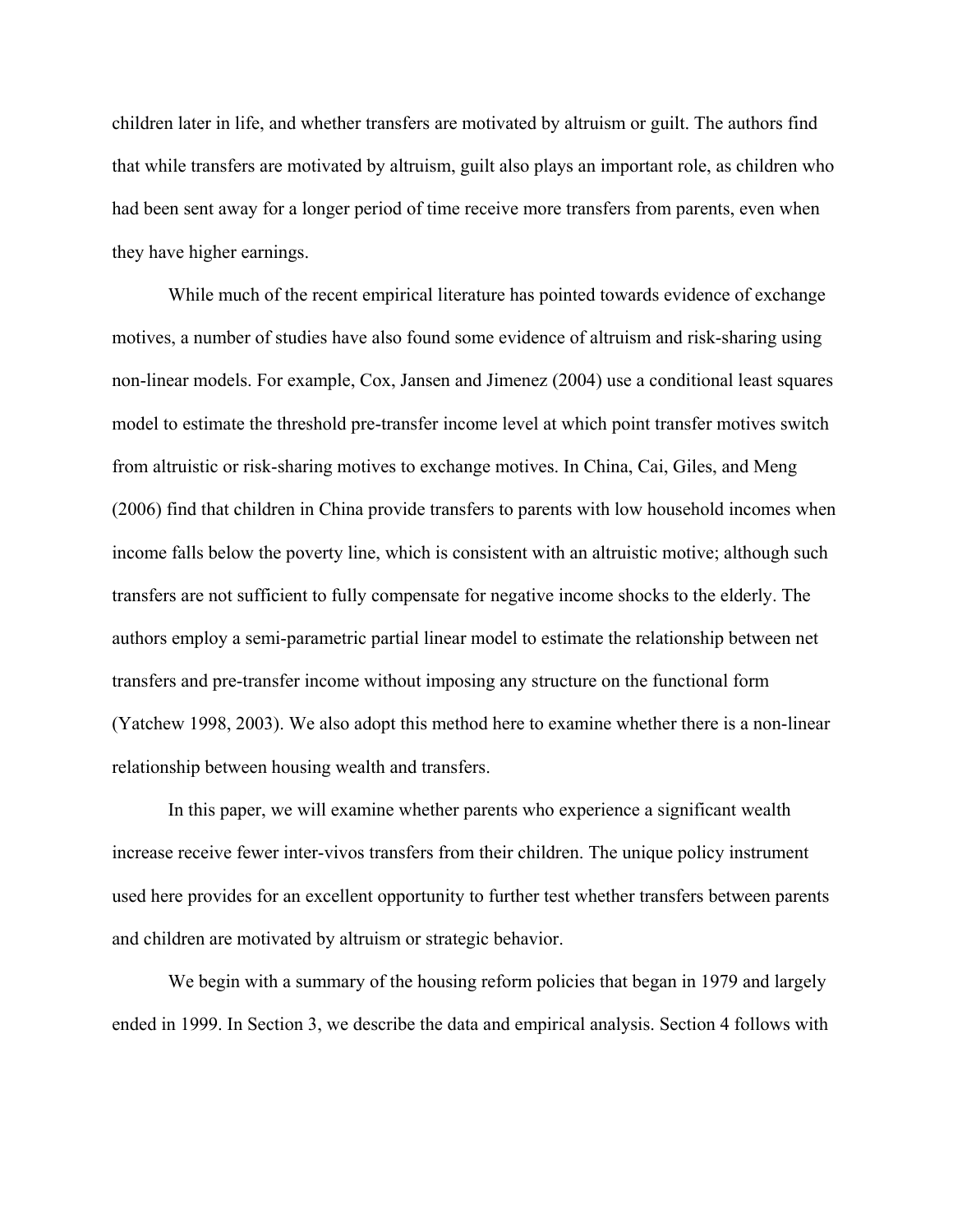a discussion of the empirical results. In Section 5, we conclude and discuss plans for future work in this area.

### **II. Housing Reform in China**

Initial housing sales gave owners the right to use their property and pass it on through inheritance, but not the right to sell. Initial experiments began between 1979 and 1981, with the sale of new housing to urban residents at construction costs. In the early 1980s, all housing was purchased from work units.

In Gansu, this was true until the 1990s, and a private market for housing did not seem to really develop until 1998 (see Figure 1b). However, throughout much of the country, from 1982 to 1985, there were experiments with subsidized sales of new housing. The buyer paid one-third of the cost, while the remainder was subsidized equally by the employer and the city government. Such costs included the cost of land acquisition as well as the provision of local public facilities.

Experiments with comprehensive housing reform began between 1986 and 1988. At this time, public sector rents were raised; a housing subsidy for all public sector employees was introduced; and sales of public sector housing were promoted. In November 1991, a conference resolution "On Comprehensive Reform of the Urban Housing System," resulted in large scale sale of public housing at very low prices, particularly to current occupiers. But in 1993, the government suspended this housing reform because of concern about very low prices of sales.

In 1994, a significant wave of housing reforms was put into place as a result of "The Decision on Deepening the Urban Housing Reform." Under this system, employers and employees contributed to house savings funds. Rents were increased, especially for new tenants. However, low-income households received lower rents for old or unsellable public housing.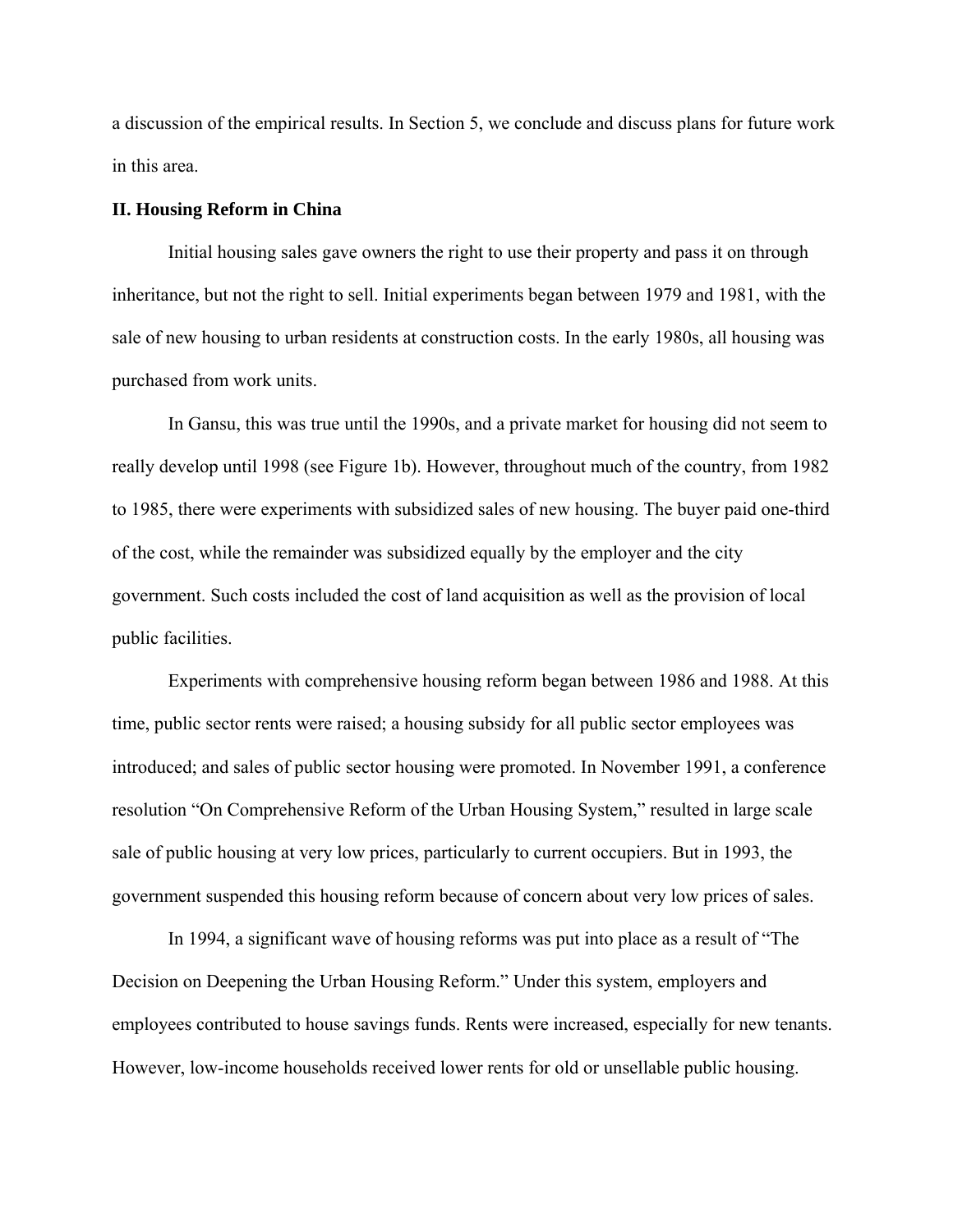Three price mechanisms were put into place for public housing sales: (1) high-income families paid market prices and received full property rights, including the right to resell on the open market; (2) low- and middle-income families paid below market prices, which covered all costs, including land acquisition, construction, and local public facilities; (3) for those who could not afford these costs, a transitional pricing scheme was offered, taking into account both cost and affordability. The latter two types of subsidized purchases only gave home-owners use rights. In order to resell, the owner would have to repay the housing subsidy that had been originally provided. During this time, few cities had any secondary housing market.

In July 1998, a new policy was developed in order to stop the material distribution of public housing to employees and to introduce a cash subsidy for housing issued by public sector employers. Specific policies varied across regions and details were determined by local bodies. In general however, affordable housing was built with government support for low- and middleincome families, which constituted 70-80 percent of urban residents). High-income families (10- 15 percent urban residents) purchased higher quality housing in the market. Poor families were given subsidized rental housing by their employers or the city government. But local authorities and state enterprises often had insufficient resources to pay such subsidies. $2$ 

In both Gansu and Zhejiang, we can see the major housing reform policies in 1991 and 1996, when the number of housing purchases increased considerably from previous years (see Figures 1a and 1b). Work unit housing purchases began to decline in 1999 when housing reform policies were for the most part coming to an end. While there was virtually no private housing market in Gansu until 1998, in Zhejiang, the number of houses purchased in the private market seems to be closely related to housing reforms. For example, market-bought housing purchases peaked in 1991, one year before work unit purchases peaked during the first major wave of

<sup>&</sup>lt;sup>2</sup> For additional details on the history of housing reform policies in China, please see Wang and Murie (2000).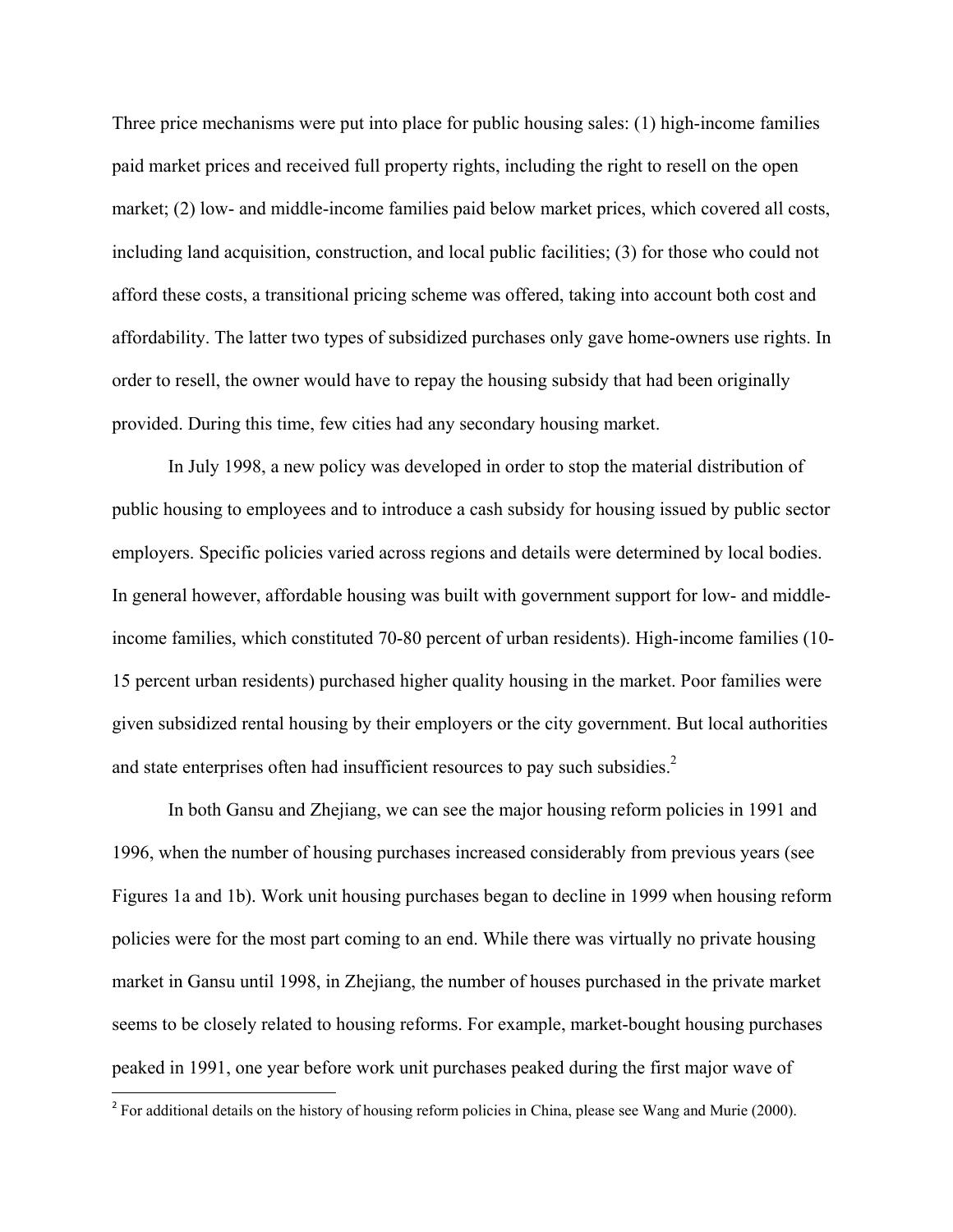reforms. Market-bought housing also declined when work-unit housing purchases peaked. In addition, the number of housing purchases in the private market rose significantly in 1998, two years after the peak in work-unit purchases in 1996, during the second wave of major reforms. These fluctuations suggest that as work-unit housing became increasingly available for purchase, the private market for housing developed rapidly in response.

# [Figures 1a and 1b here]

By 1999, few houses could be purchased from employers. Private housing markets began to dominate the scene, with rapidly rising prices because of insufficient supply. Shing-Yi Wang (2010) examines the equilibrium price effects of the privatization of housing assets that were allocated by the state. Findings suggest that the removal of price distortions raised housing demand and equilibrium prices. Using variation in the timing of housing reform across cities, Iyer, Meng, and Qian (2010) find that housing reform increases the proportion of households living in private housing and lowers the proportion in public rental housing. Wang and Murie (2000) and Wang (2000) examine differences across different social groups and land-use zones (central vs. peripheral), focusing on Beijing.

In Figures 2a and 2b, we can see the rapid response of the market to the availability of work-unit housing on the private market, as the 2008 market value of housing purchased from work units increased considerably. In Zhejiang, the market value of housing purchased from work units during the two major reform periods in 1992 and 1996 was relatively high. Gansu being a much poorer province, has seen lower housing windfalls. But all of the windfalls in Gansu have come from work-unit purchases. In Zheijiang, the average current market value of housing purchased from the market increased substantially in 1996. This may have to do with the resale of housing obtained during the earlier period of housing reform in the early 1990s. These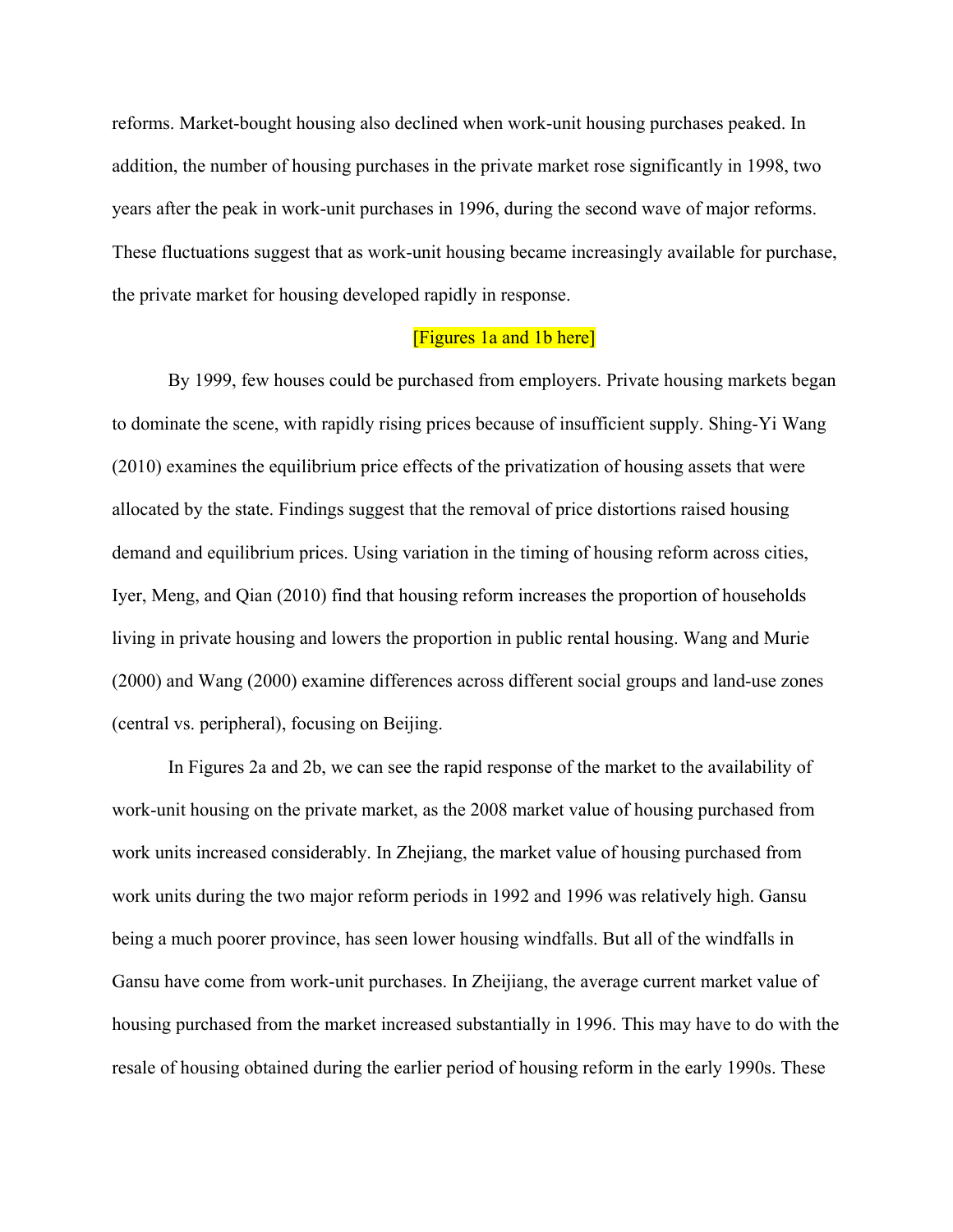differences in market values also reflect the fact that the quality of housing purchased from work unit was considerably higher than privately owned housing.

# [Figures 2a and 2b here]

 The degree to which households gained from the housing reform of the 1990s can also be seen vividly when the 2008 market values are compared to the average prices for housing at the time of purchase. In Figures 3a, we can see that work-unit purchases in Zhejiang were sold at considerably lower prices than housing sold in the private market. In the early 1990s, prices were extremely low and close to zero. In the second wave of housing form beginning in 1996, prices for work-unit housing rose. This may reflect differences in the quality of housing made available, or in the fact that by 1993, the Chinese government became concerned about the extremely low prices at which *danwei* housing had been sold. Nonetheless, the purchase price for work-unit bought housing was around half the price of market-bought housing. In addition, market prices for housing rose considerably after the second wave of housing reforms in the mid to late 1990s. In comparison, in Gansu where most houses purchased were purchased from work units, there was not much change in purchase prices (see Figure 3b). Both work unit and market prices remained extremely low. In comparing these figures with Figures 2a and 2b, it is clear that households have benefited considerably from a rise in housing prices in recent years. In Zhejiang, a private market for housing seems to have developed as a result. This is an important point, since it indicates that housing assets were not completely illiquid assets. While in more developed countries, housing assets tend to be relatively illiquid, it seems there were considerable gains to selling a home that had been purchased from one's work unit and may have been located in a choice location of the city. The primary constraint in selling one's home may be due to a lack of affordable housing to find in its place. Further research is needed to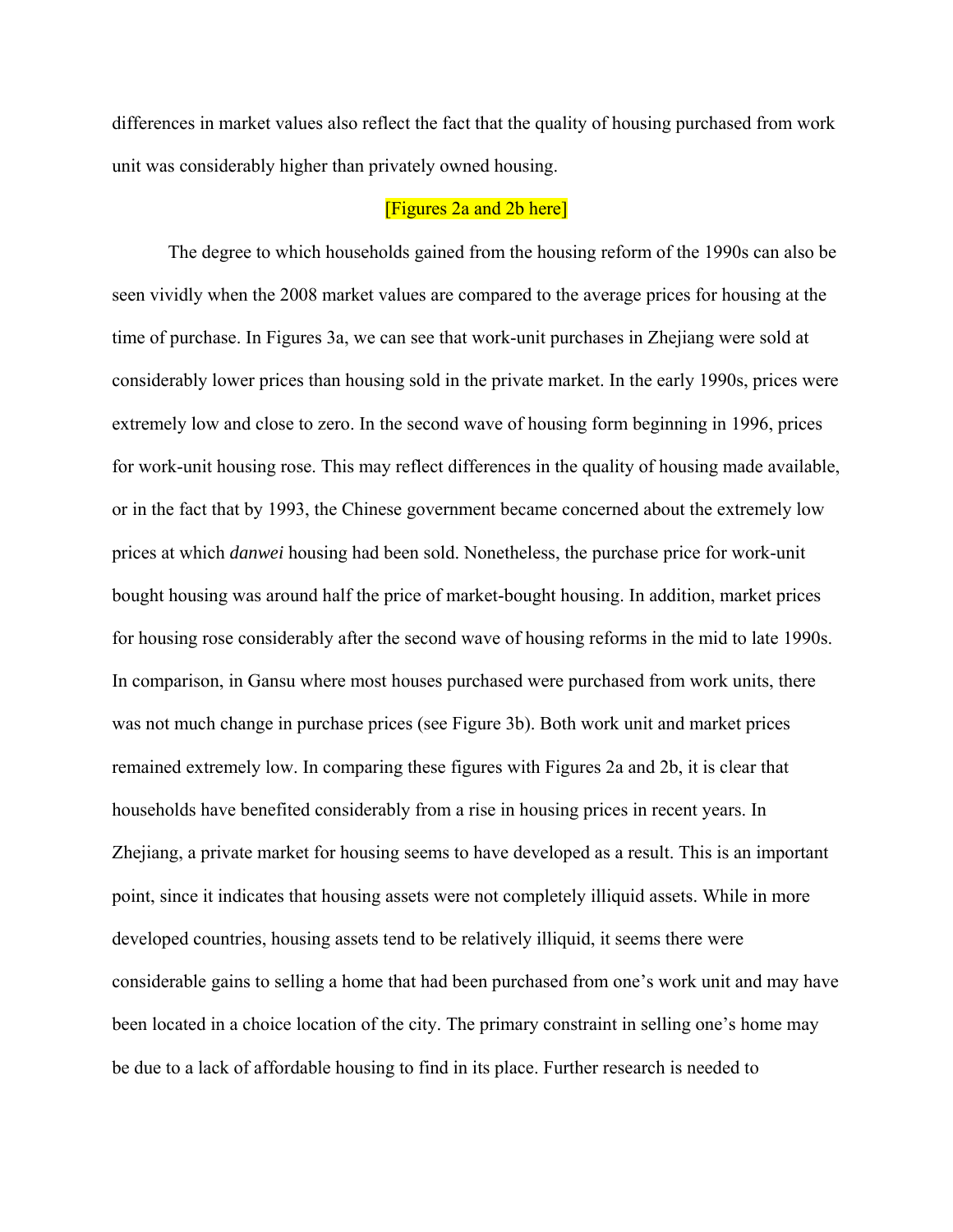understand the extent to which such constraints have played a role. In terms of our analysis, such constraints would underestimate our results, since we may overestimating windfall gains to household wealth.

# [Figures 3a and 3b here]

### **III. Data and Empirical Analysis**

### CHARLS Survey Data

We use data from a pilot study for the China Health and Retirement Longitudinal Survey (CHARLS), which was conducted in 2008. Surveyed households were restricted to those with members ages 45 and above. Much of the questionnaire was based on survey questions from the Health and Retirement Study in the U.S. (HRS), the English Longitudinal Study of Ageing (ELSA), and the Survey of Health, Ageing, and Retirement in Europe (SHARE). Two provinces were chosen for the pilot study. Zhejiang is a relatively wealthy and highly urbanized coastal province. In contrast, Gansu is the poorest province in China. It is located in the interior of the country, and is populated by many non-Han minorities. In the two provinces, 48 communities or villages were surveyed, belonging to 16 counties or districts. The overall sample is comprised of 2,685 individuals living in 1,570 households.

In this study, since only urban residents were affected by the housing reform, we restrict our sample to those households in which the respondent or spouse holds an urban *hukou* and the household members reside in an urban area. An urban area is defined as an area with a designated community office rather than a village office. Housing reforms were largely implemented by community offices, since work units or *danwei* employers were located in these areas. The sample is further restricted to non-resident adult children (age 16 and above). Summary statistics for all variables included in the analysis below are presented in Table 1. Means and standard errors were estimated using household sampling weights.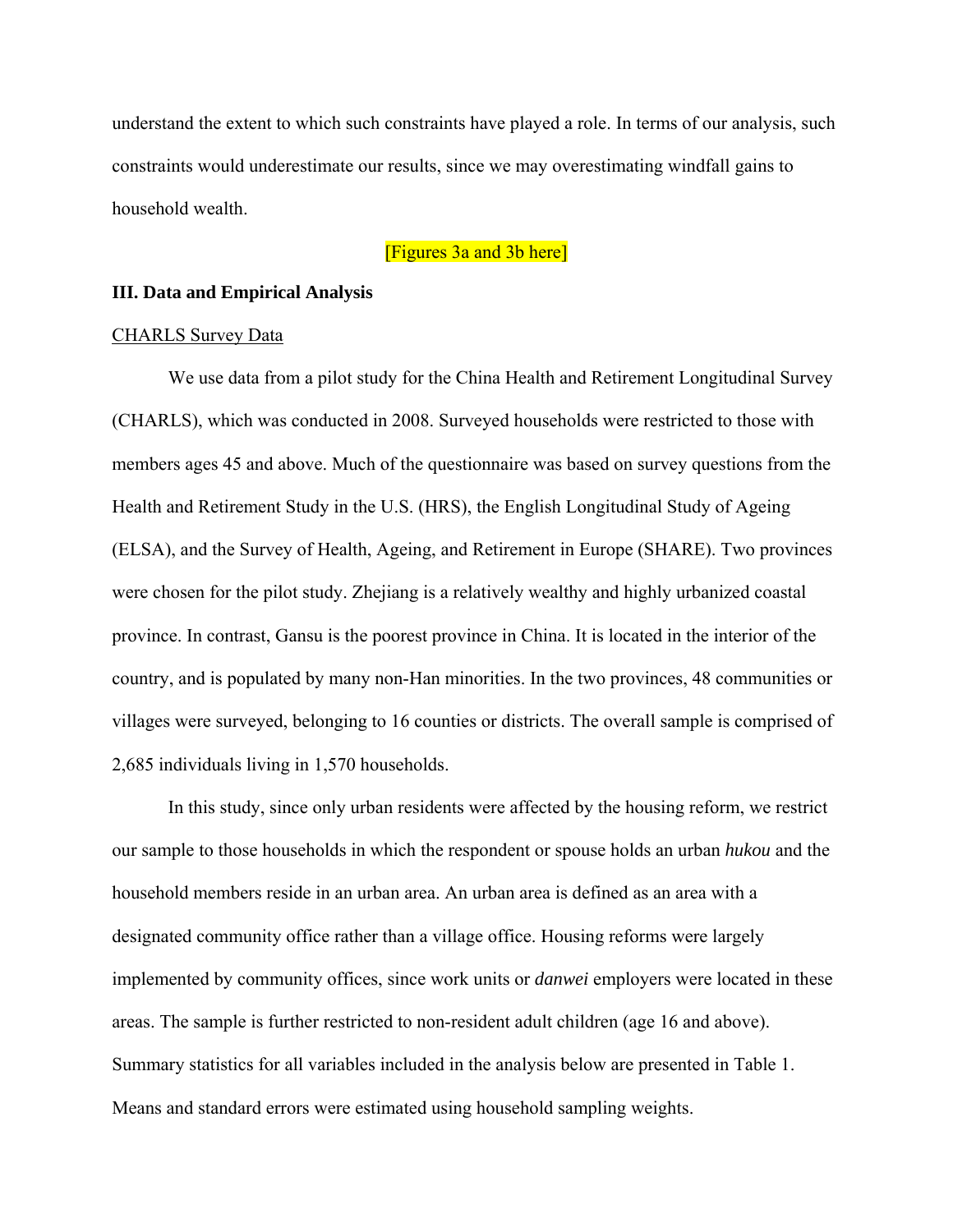### [Table 1 here]

Respondents were asked specifically about their housing assets and how they were impacted by housing reform policies. The main respondent was asked detailed questions regarding purchase of the house of residence. In addition, the main respondent and spouse were asked about any housing they had purchased from a work unit. Questions include: who purchased the house, who owns the house, year of purchase, purchase price, market price at time of purchase, and current market price. All nominal values were deflated by the urban consumer price index (CPI) provided by the China National Bureau of Statistics in annual Statistical Yearbooks, and are reported in 1978 RMB values.

In addition to questions regarding housing, respondents and spouses were asked detailed questions regarding the value of household assets such as: a car, bike, refrigerator, washing machine, TV, computer, and mobile phone. They were also asked about household and individually-held financial assets such as cash, savings, stocks, and funds. In order to compute a measure of household wealth, we sum up all of these assets and deduct the household's outstanding and unpaid loans, both formal and informal ones.

Finally, in addition to these financial questions, respondents were asked a number of detailed questions about financial transfers. The first question in this section of the survey was quite detailed, in order to remind the respondent of all of the different possible sources of help they may have received or provided to others in the past year: "Did you or your spouse receive more than 100 Yuan in financial help last year from any others? By financial help we mean giving money; helping pay bills; covering specific costs, such as those for medical care or insurance, schooling, and down payment for a home or rent; and providing non-monetary goods." The respondent was then asked: "What kind of help did you receive: regular or non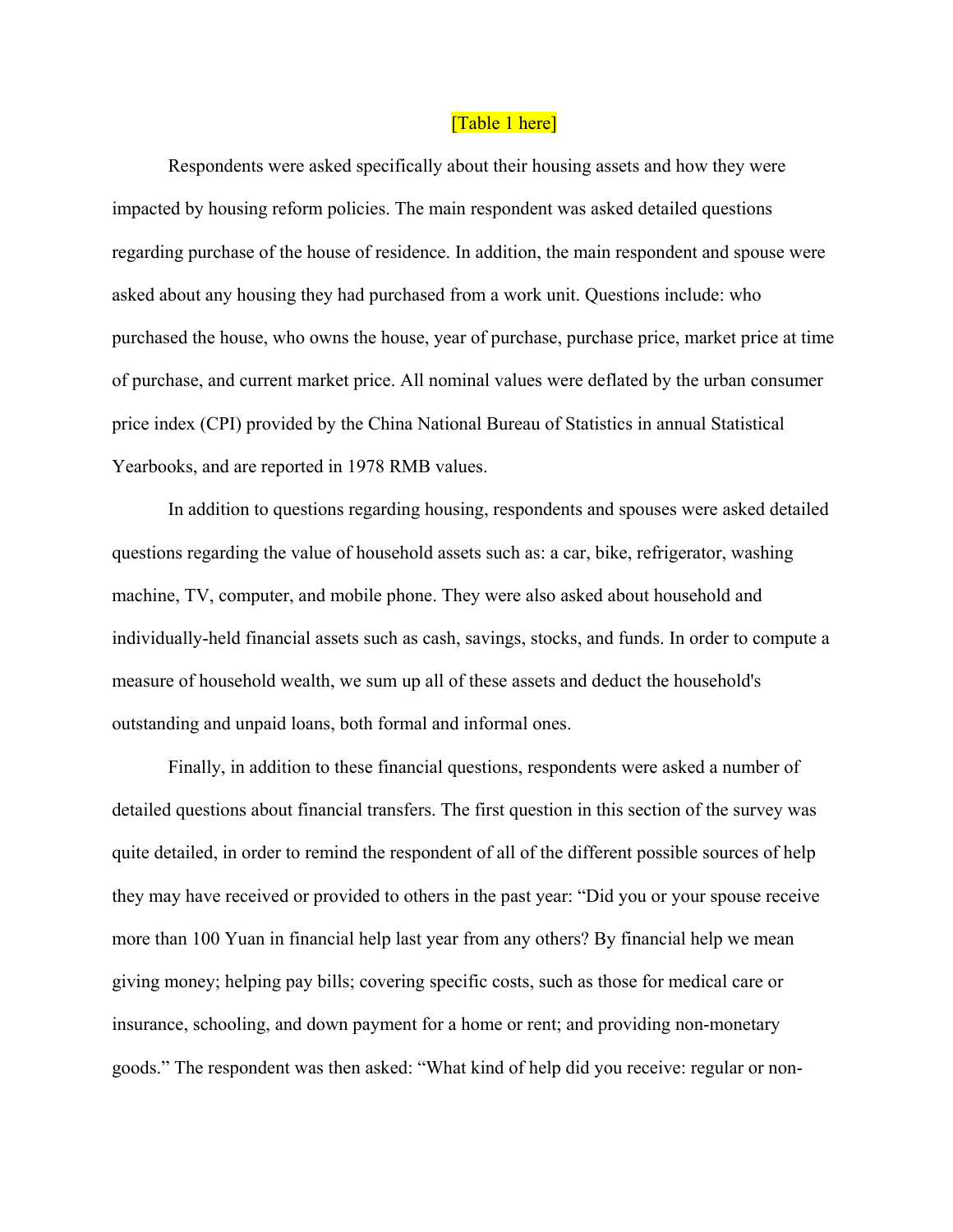regular allowance? What is the total value of regular financial help you received? How much non-regular financial help, such as an allowance, a living stipend, or money for school expenses, did you receive in the past year?" Respondents also noted any transfers received during special occasions such as festivals, holidays, birthdays, or marriages. The focus of our analysis will be on all of these received transfers combined, net of transfers provided to adult non-resident children. Results will also be compared to gross transfers received.

### Linear Regression Analysis

We are interested in measuring the extent to which the value of housing assets influences transfers received from adult children. To begin with, we estimate the following OLS regression:

Transfers<sub>ij</sub> = b<sub>0</sub> + b<sub>1</sub>(Housing Wealth)<sub>i</sub> + b<sub>2</sub>X<sub>ij</sub> + b<sub>3</sub>X<sub>i</sub> + 
$$
\mu_c
$$
 +  $\varepsilon_{ij}$  (1)

where  $X_{ii}$  are child level controls,  $X_i$  are characteristics of the main respondent and spouse, and  $\mu_c$  are community fixed effects. Child characteristics include: age, gender, highest education level attained, whether the child is currently working, dummy variables for the number of adult non-resident brothers and sisters, and whether the child lives in the same community or neighborhood as the parent. Characteristics of the main respondent include: non-housing assets, per capita household income, marital status, number of non-adult children, household size, age of household head,<sup>3</sup> age of household head squared, whether the household head was employed in the public sector, dummies for the highest education level of the household head, and dummies for five year intervals of the year of the first housing purchase interacted with whether a housing purchase was made. Standard errors are clustered by household (or main respondent and spouse).

Estimates of  $b_1$  are likely to be biased since households owning a greater amount of housing wealth may also behave differently than poorer households when it comes to decisions

<sup>&</sup>lt;sup>3</sup> By household head, we mean the husband if the respondent is married and living with a spouse, and the respondent otherwise (whether male or female).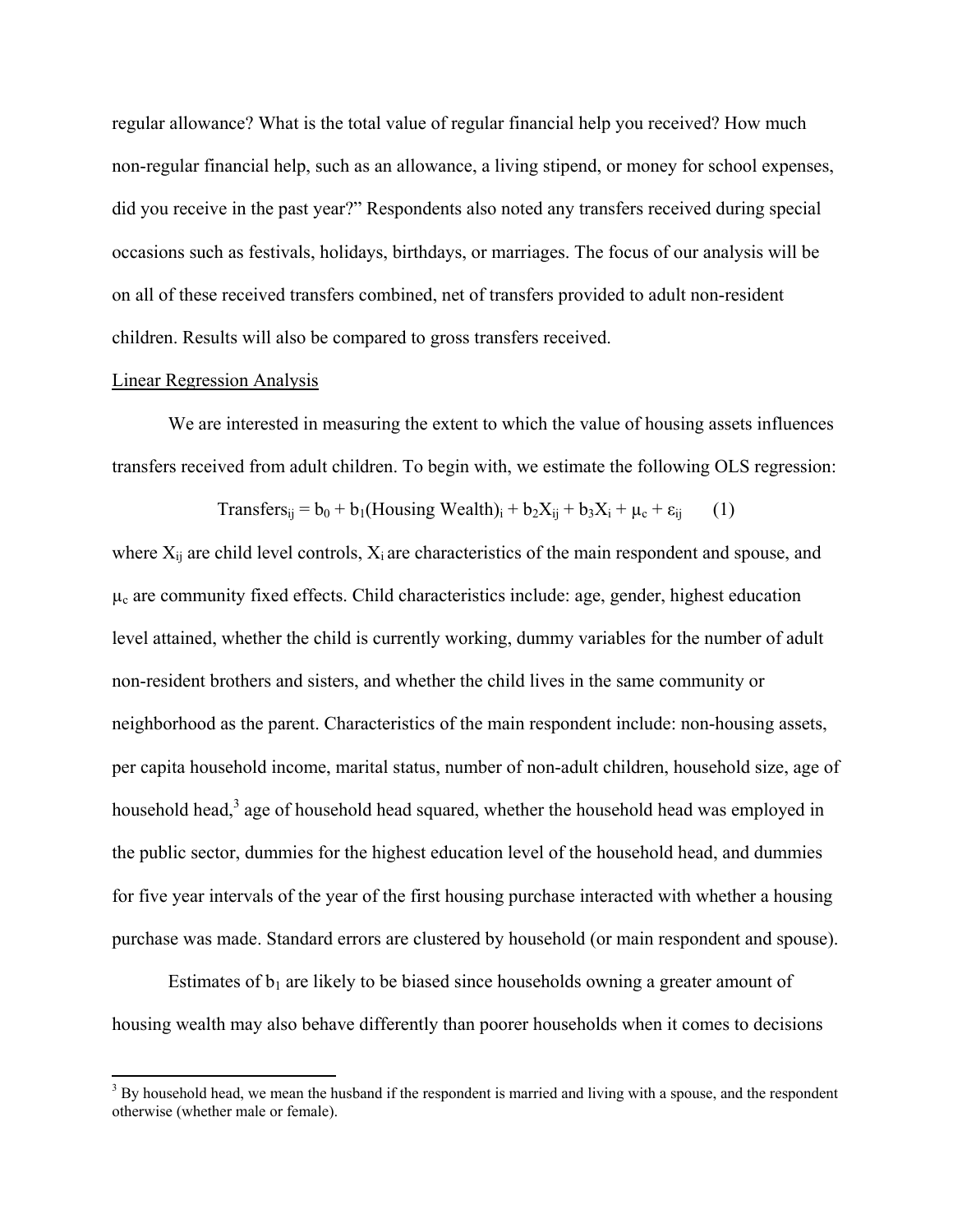regarding intergenerational transfers. For example, wealthier individuals may have better educated or higher ability children who provide them with greater financial assistance, or alternatively, who require less financial assistance from parents. In addition, reverse causality may be at play here. Respondents who receive more transfers from children on a regular basis may save this source of income and would have larger holdings of financial assets as a result.

 For these reasons, we employ an instrumental variables approach, using estimates of the housing market windfall as instruments for housing wealth. The following two-stage leastsquares regressions are estimated:

#### Stage 1:

(Housing Wealth)<sub>i</sub> = 
$$
b_0 + b_1 Z_i + b_2 X_{ij} + b_3 X_i + \mu_c + \varepsilon_{ij}
$$
 (2)  
Stage 2:

Transfers<sub>ij</sub> =  $b_0$  +  $b_1$ (Estimated Housing Wealth)<sub>i</sub> +  $b_2X_{ij}$ +  $b_3X_i$  +  $\mu_c$  +  $\varepsilon_{ij}$  (3)

where  $Z_i$  is our instrument for housing wealth. The instrumental variable used here is the difference between the current housing market value and the price at which the house was originally purchased if it is still currently owned, combined with the difference between the price at which any work unit housing was sold and its purchase price.

There are a number of potential endogeneity issues that need to be addressed here. Housing with higher markups over time is likely to be better than average quality. The type of person who is allocated this type of housing and can afford to purchase it (perhaps even with a subsidy) may be different from the average person. Some may choose to work in a work unit in order to receive subsidized housing in a good location. In addition, living arrangement decisions may be impacted directly by these changes in the housing market, which would also impact intergenerational transfers.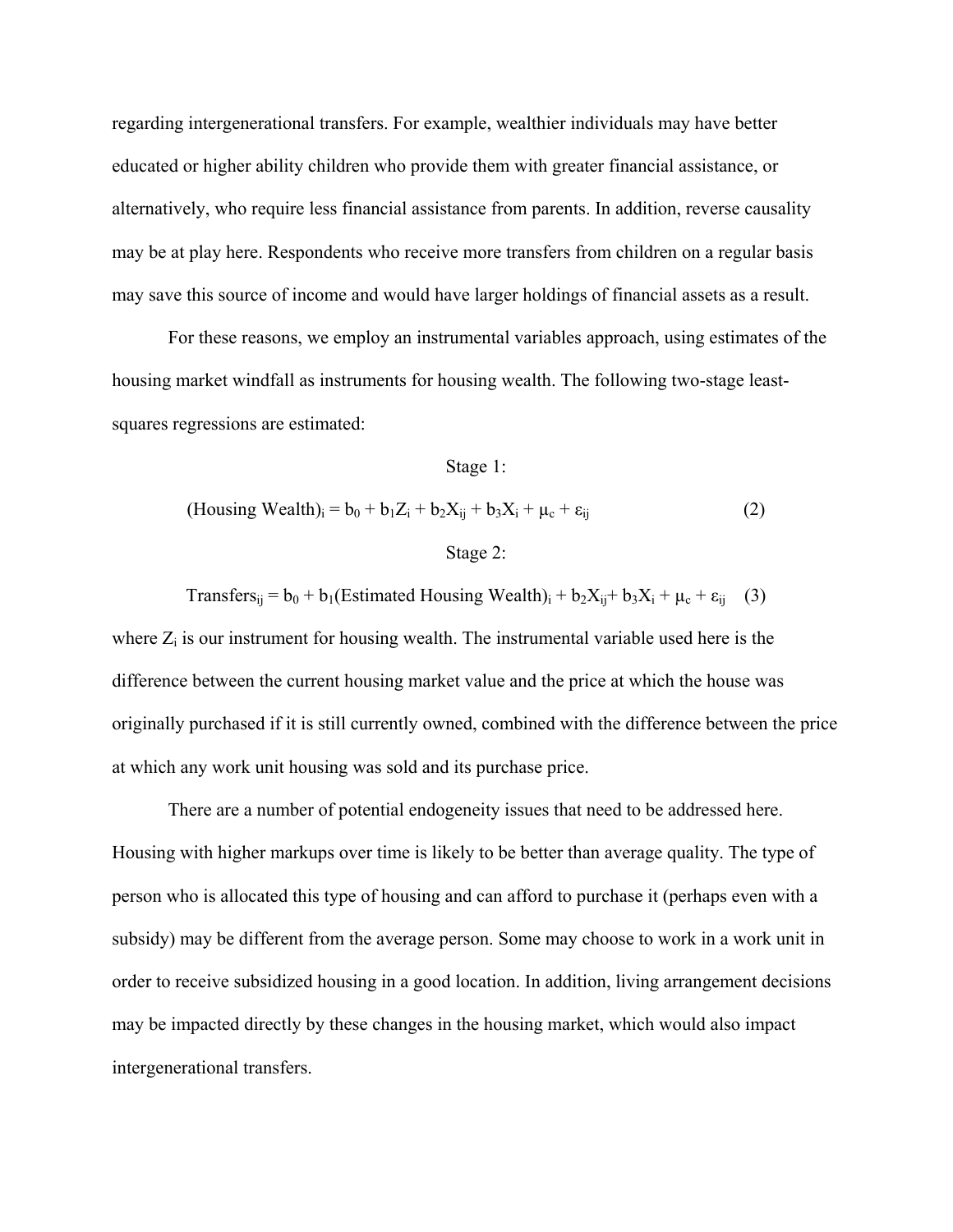In order to examine the extent to which such biases may affect our estimates, we examine whether a child's characteristics are affected by the housing market windfall or total housing value. We also examine whether living arrangement decisions of adult children are impacted by these wealth measures.

### Semi-Parametric Analysis

 In order to determine transfer motives, recent studies in developing countries examining the relationship between transfers and recipient pre-transfer income have emphasized the nonlinearity of the relationship (Cox et al. 2004, Cai et al. 2006). While OLS and IV results do not necessarily point towards a strong relationship between wealth and transfers, a semi-parametric model indicates this is likely due to a non-linear relationship between housing wealth and transfers. In order to examine this more closely, we follow the semi-parametric approach used by Cai et al. (2004) and described in greater detail by Yatchew (1998, 2003).

In this partial linear model,

$$
Transfers_{ij} = f(W_i) + \mathbf{X'}_{ij} \gamma_1 + \mathbf{X'}_{i} \gamma_2 + \varepsilon_{ij}
$$
 (4)

where W<sub>i</sub> is either recipient housing wealth or housing windfall,  $\mathbf{X'}_{ij}$  is a vector of other exogenous variables specific to each child which influence transfers, and **X'**i is a vector of exogenous variables specific to each recipient which also influence transfers. These regressors are the same as those used previously in the linear estimates. Similarly to Cai et al. (2006), we use net transfers received as the main dependent variable, and gross transfers received as a robustness check. If transfers are altruistically motivated, then the derivative between transfers and wealth or windfall would be negative, since children would provide fewer transfers to parents who are in less need of them.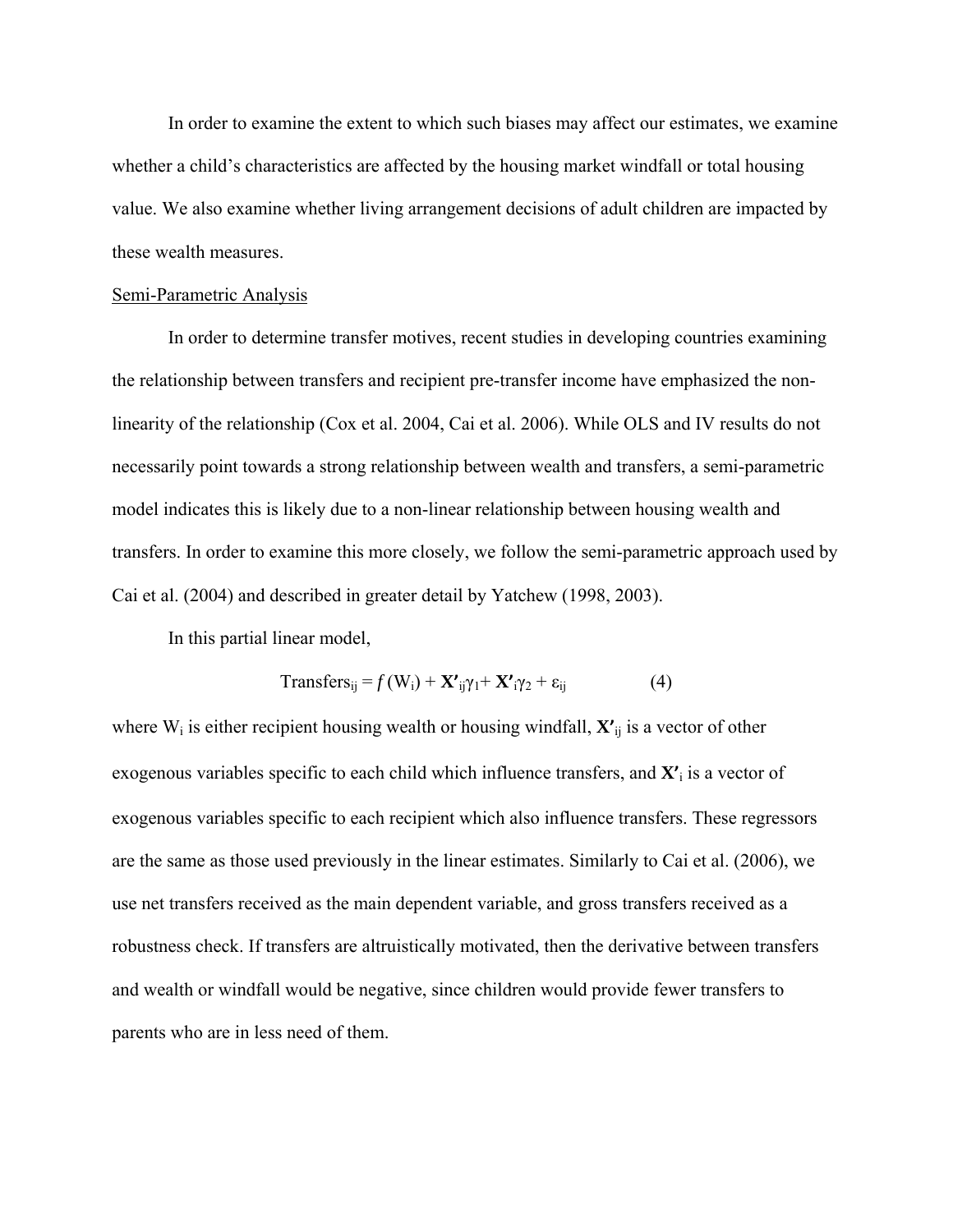In order to estimate the function  $f(W_i)$ , observations are ranked by housing wealth or windfall depending on the variable of interest. We also further rank the observations by nonhousing wealth, per capita household income, and then education level of the household head. Once the observations are ranked, we difference across neighboring observations:

$$
\Delta_j \text{Transfers}_{ij} = \Delta_j f(W_i) + \Delta_j \mathbf{X'}_{ij} \gamma_1 + \Delta_j \mathbf{X'}_i \gamma_2 + \Delta_j \epsilon_{ij} \tag{5}
$$

Since W<sub>i</sub> is bounded as the sample increases,  $\Delta_i f(W_i) \approx 0$  as  $f(W_i) - f(W_i-1)$  goes to zero. This implies that:

$$
\Delta_j \text{Transfers}_{ij} = \Delta_j \mathbf{X'}_{ij} \gamma_1 + \Delta_j \mathbf{X'}_{i} \gamma_2 + \Delta_j \varepsilon_{ij}
$$
(6)

So long as W<sub>i</sub> is not perfectly correlated with  $\mathbf{X}_{ij}$  and  $\mathbf{X}_i$ , OLS estimates of  $\gamma_1$  and  $\gamma_2$  are consistent. In order to estimate  $f(W_i)$ , we use the estimated coefficients  $\gamma_1$  and  $\gamma_2$  to calculate:

$$
\mathbf{u}_{ij} = \text{Transfers}_{ij} - \mathbf{X'}_{ij}\gamma_1 - \mathbf{X'}_{i}\gamma_2 = f(\mathbf{W}_i) + \varepsilon_{ij} \tag{7}
$$

Assuming  $\varepsilon_{ii}$  are independent and identically distributed,  $u_{ii}$  converges to  $f(W_i)$  for large enough sample sizes.

In order to estimate the non-parametric relationship  $f(W_i)$ , we then use a locally weighted regression (lowess). We use a bandwidth of 0.95 with observations weighted using a tri-cube weighting function calculated by the lowess command in Stata. A lowess estimator is used as opposed to a Kernel estimator because it does not suffer from bias at the end points.

### **IV. Empirical Results**

#### OLS Results

 Table 2 summarizes results from OLS estimations where net and gross transfers received from adult non-resident children are the dependent variables and housing wealth is the main independent variable. All monetary values were deflated by the urban CPI to 1978 RMB values.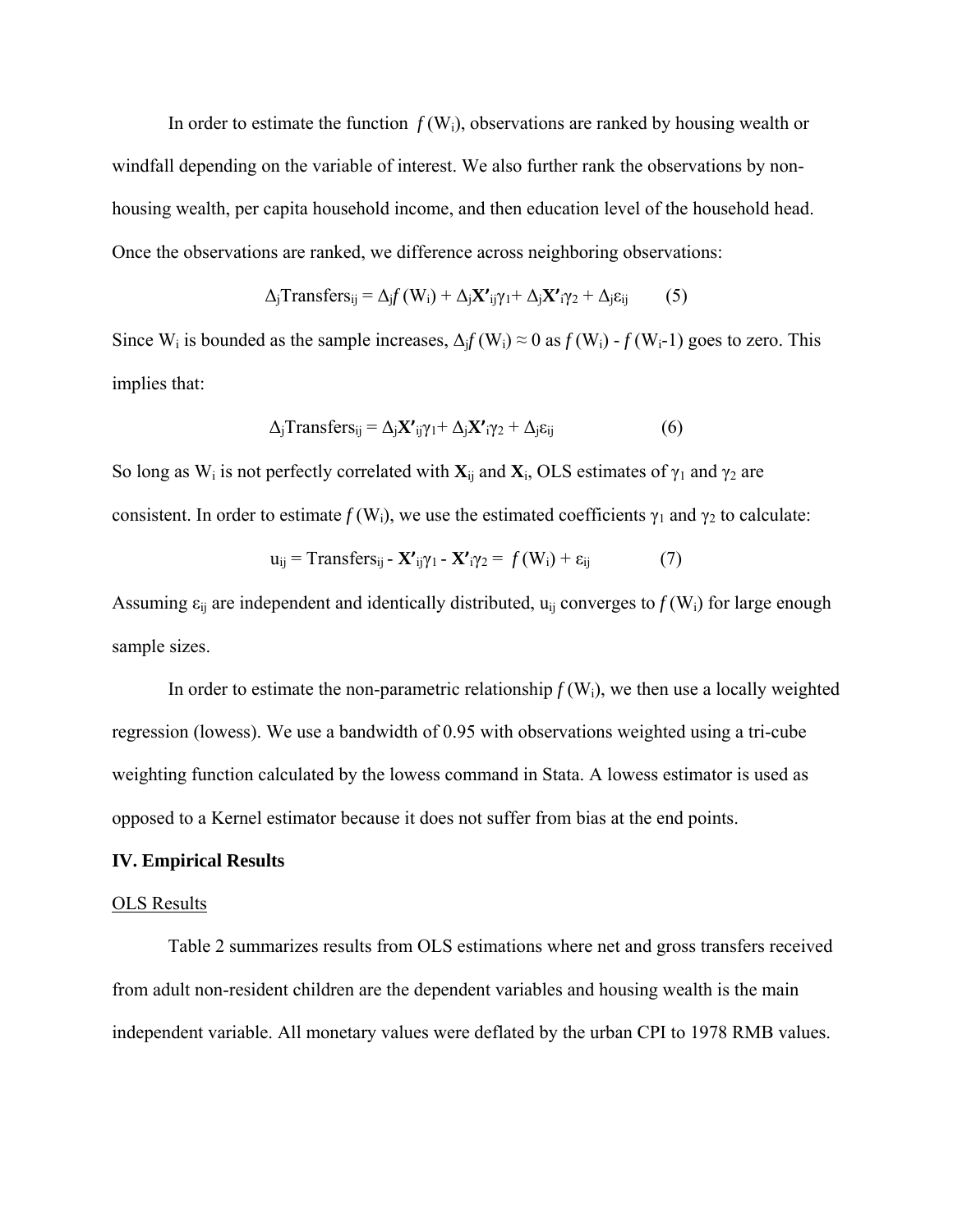For each dependent variable, the first regression assumes a linear relationship between wealth and transfers, while the second regression includes a squared term for wealth.

# [Table 2 here]

 Coefficient estimates on housing wealth are not statistically significant. In the linear form, the coefficient on wealth is negative, pointing towards altruistic motives behind transfers. However, when a squared term for wealth is added to the regression, the coefficient on housing wealth is positive.

Of the other variables in the regression, the only regressor with statistically significant coefficients is the dummy variable for whether the child is working. Perhaps not surprisingly, children who are working provide significantly more transfers to their parents, net of the transfers they receive from them. In the regressions on gross transfers received from children, only the age of the child is statistically significant. Older children give fewer transfers to parents. However, it is also important to note that when the dependent variable is net transfers, coefficient estimates on child age are much lower in magnitude and standard errors are quite high.

Coefficient estimates on housing wealth may be underestimating the effect of wealth on transfers if wealthier households have children who are also wealthier and provide additional resources to their parents as a result of their improved positions. By instrumenting for wealth with windfalls arising from housing reform, we can identify the effects of an increase in wealth on transfers.

Indeed, in Table 3, where the main regressor is the housing windfall, results indicate a strongly negative linear relationship between housing windfall and transfer receipts. When the windfall term is entered linearly, coefficient estimates are negative and statistically significant. However, when a squared term is added to the regressions, the coefficient estimate on housing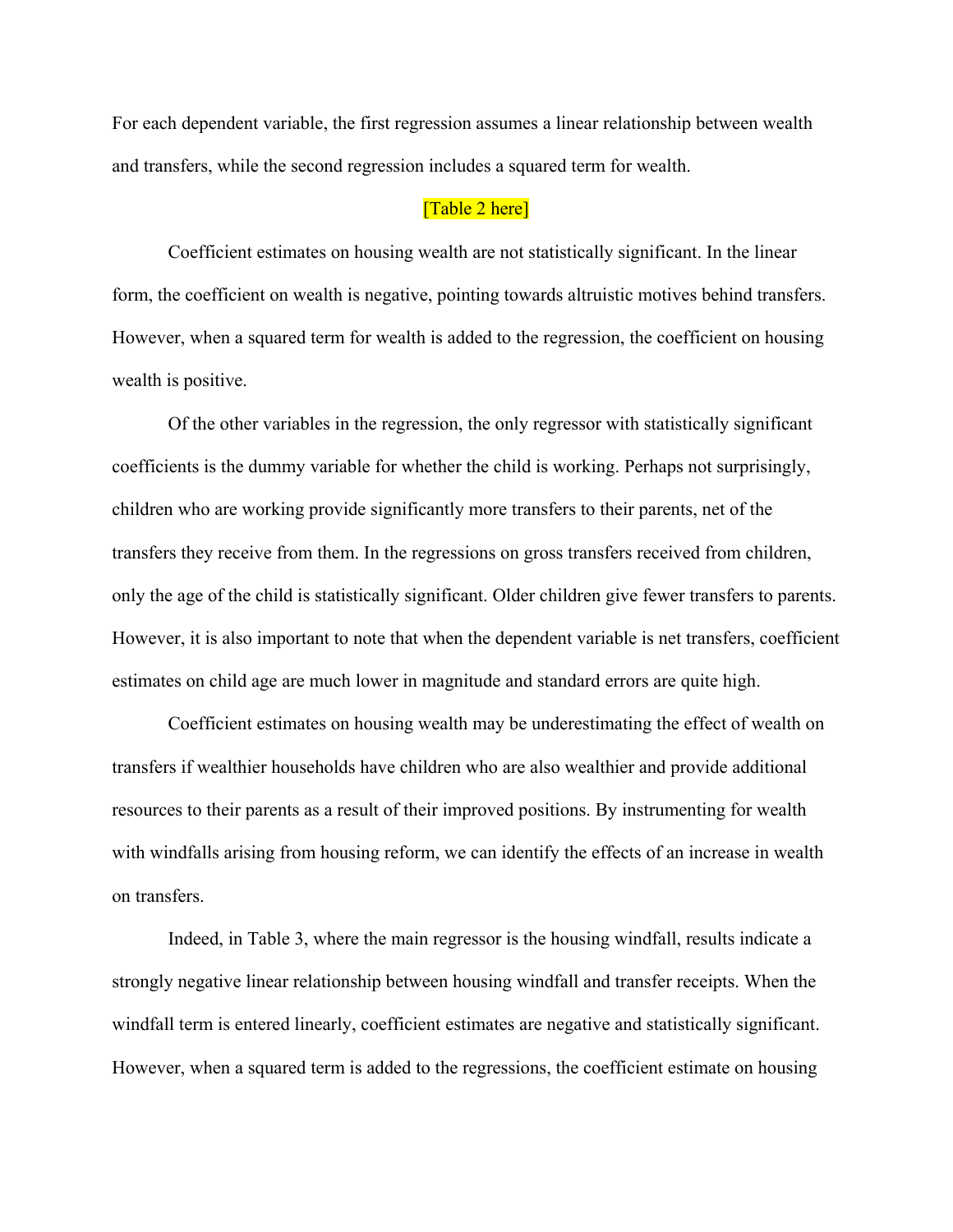windfall in the regression on net transfers is positive but not statistically significant. In the results below, we will see that this negative relationship persists.

# [Table 3 here]

### IV Results

 Results of the first stage of two-stage least-squares regressions are summarized in Table 4. Coefficient estimates on housing windfall are statistically significant and very close to one (1.101), particularly when housing wealth is instrumented by the windfall. In the second two regressions shown in this table, housing wealth and housing wealth squared are instrumented by windfall and windfall squared. The coefficient estimate on windfall is also statistically significant and close to one.

# [Table 4 here]

 Additional factors that are statistically significant determinants of household wealth are the number of non-adult children, whether the adult child lives outside the local neighborhood, and the gender and age of the child. Respondents with more non-adult children are less wealthy. This may be because they draw down on housing assets to pay for child schooling expenses. Respondents with daughters, older adult children, and children who live outside the local neighborhood are significantly wealthier. Below, we will find that such child characteristics may be influenced by respondent wealth.

In the second stage of the IV, coefficient estimates on housing wealth are negative and statistically significant (Table 5 below). An increase in housing wealth of 10,000 RMB results in a decline in transfers received from children of roughly 22 RMB. These estimates indicate that OLS estimates were underestimating the effect of housing wealth on transfer receipts. Respondents with more housing wealth may have wealthier children who would provide more to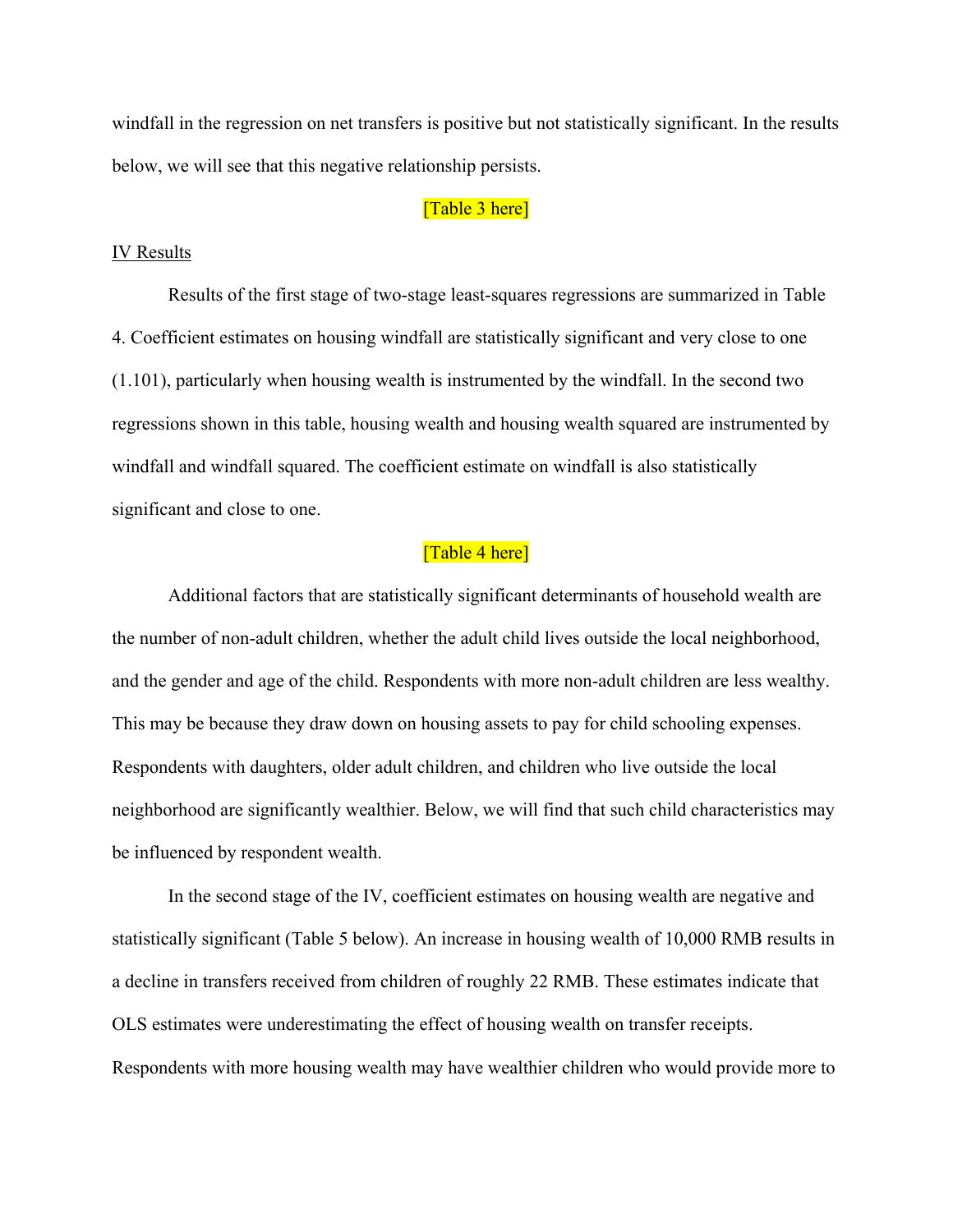their parents, or would need less assistance from parents. However, an exogenous increase in housing wealth indicates that parents do indeed receive less transfers from their children, pointing towards evidence of altruism.

# [Table 5 here]

As in the OLS estimates, children who are working transfer considerably more to their parents net of transfers received from them. Respondents receive fewer gross transfer receipts from older children.

#### Results of the Partial Linear Model

 In the results above we have found that OLS estimates of housing wealth on transfers indicate there is no statistically significant relationship between the two. However, IV estimates point towards evidence of altruistic motives behind transfer behavior, indicating that OLS estimates are likely to suffer from unobserved selection bias. In this section, we apply a partial linear model outlined above to examine whether the linear relationship may be underestimating the degree to which transfer motives are altruistic because transfers at higher wealth levels may not be as greatly affected by marginal increases in wealth, with altruism being strongest for lower levels of wealth.

In order to apply this partial linear model, we first estimate  $\gamma_1$  and  $\gamma_2$  from equation (6) above. Results are summarized in Table 6 below. Coefficient estimates are shown for both net and gross transfer receipts. Since we are interested in estimating the non-linear relationship between housing wealth and transfers, as well as between the housing windfall and transfers, the sample was ranked first by windfall and then differenced in order to obtain estimates in the first two columns of Table 6. The sample was also ranked by housing value and then differenced, in order to obtain the last two columns of Table 6.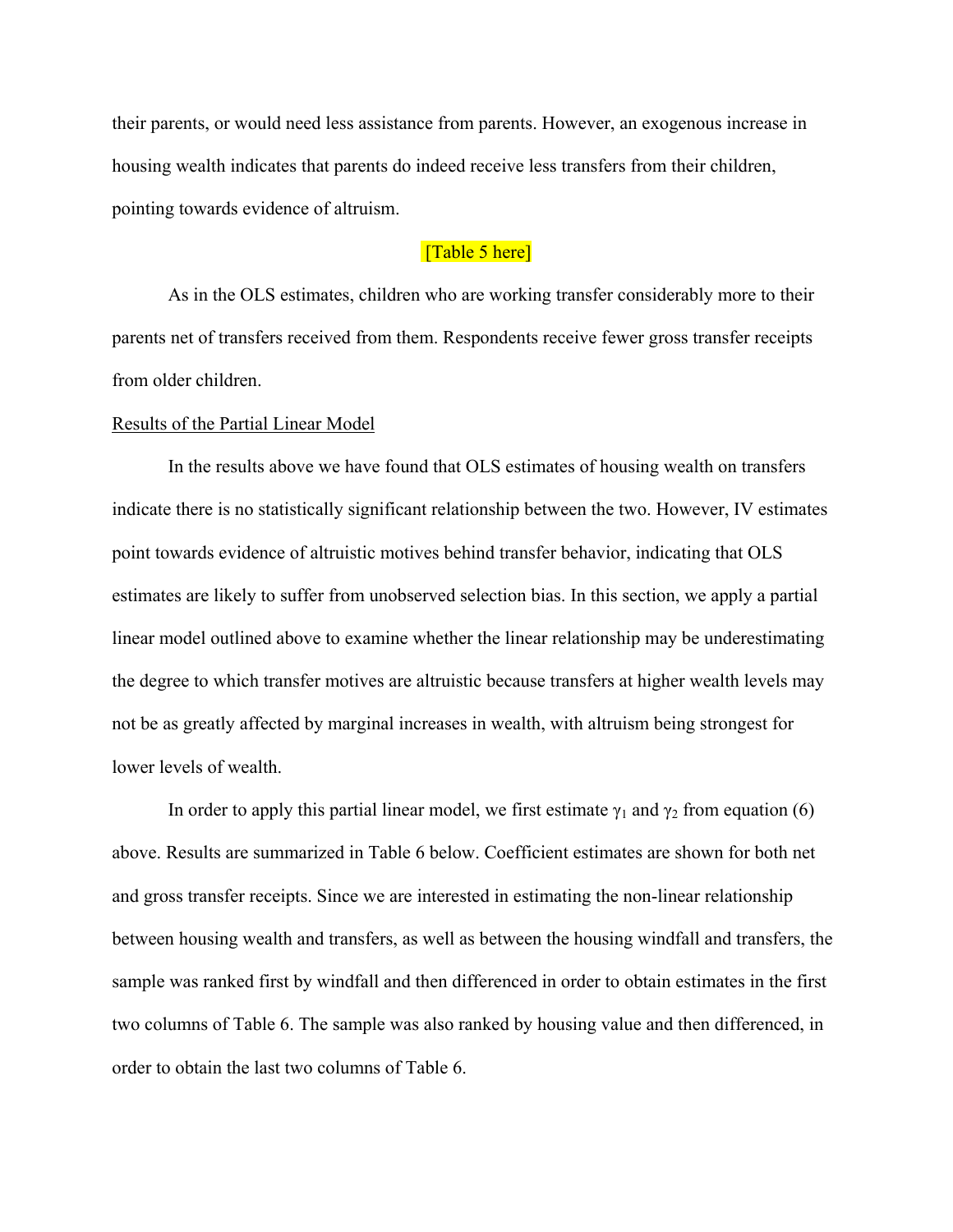# [Table 6 here]

 In all of these regressions, coefficients on the dummy variable for whether the child is currently working are statistically significant. As in previous linear estimates, employed children provide more transfers to their parents, both in net and gross. The age of the child is statistically significant only in the final column, where the dependent variable is the difference in gross transfers, and where observations were initially ranked by housing wealth. Conditional on the other regressors, older children provide parents with less transfers, but not net of the transfers they receive from their parents.

Lowess estimates of  $f(W_i)$  in equation (7) above indicate that the relationship between housing wealth and net transfers is relatively flat (see Figure 4a below). There is a slight upward trend which flattens at a housing value of around 280,000 RMB. This indicates that there may be a slight non-parametric relationship between housing wealth and net transfers. However, this relationship is not maintained when we examine the effect of housing wealth on gross transfer receipts. Figure 4b shows a slight decline in transfer receipts with rising housing wealth, and this relationship becomes less steep at a housing wealth value of around 280,000 RMB. These figures indicate that wealthier parents may be providing fewer transfers to their children, and this may be due to the fact that their children are also wealthier. This would bias us against finding evidence of altruistic transfer motives.

# [Figures 4a and 4b here]

 In order to examine whether this might be the case, Figures 5a and 5b show the nonparametric lowess relationship between transfer receipts and housing windfall. Both of these figures indicate that net and gross transfer receipts decline with housing windfalls. If housing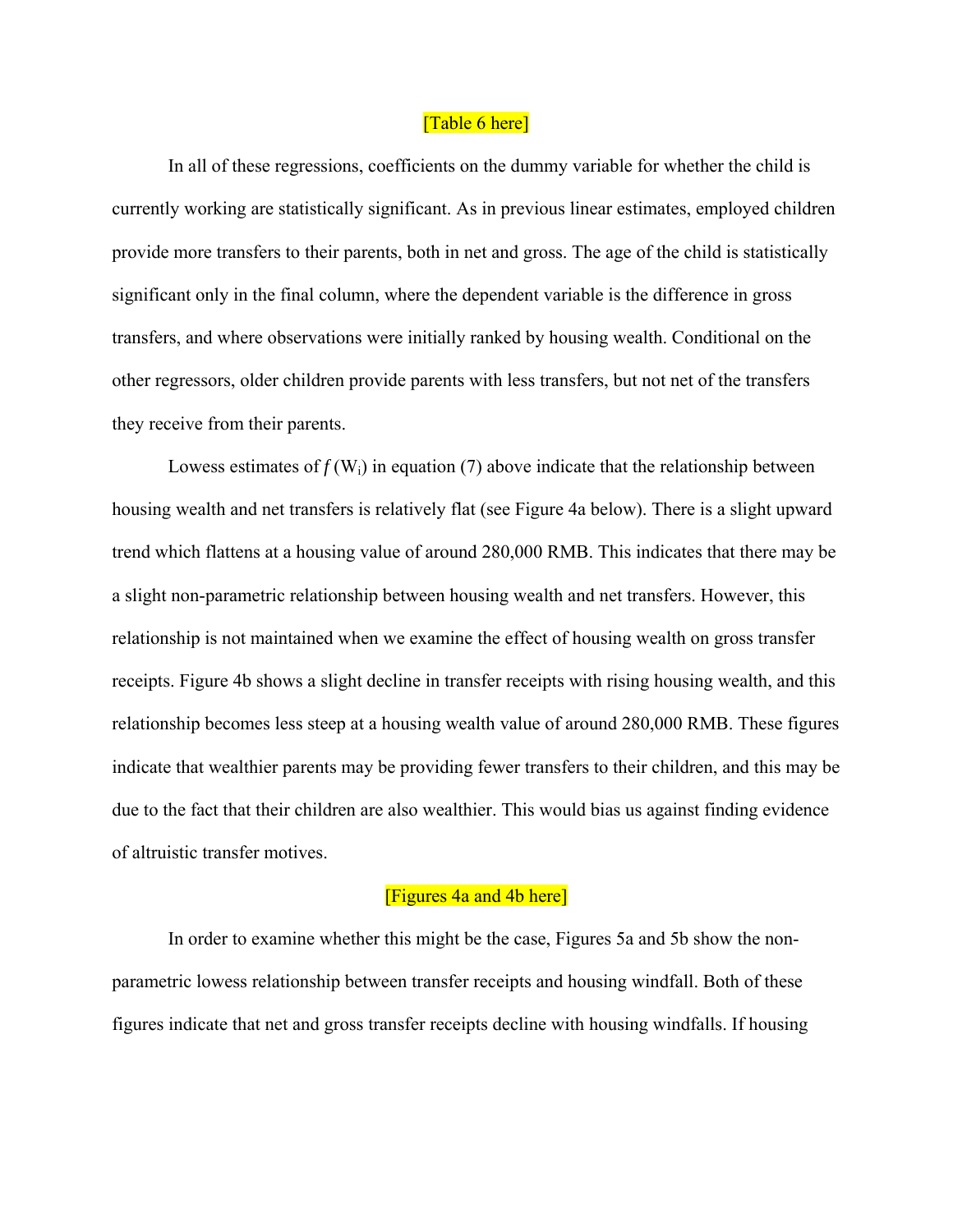windfalls are unrelated to child characteristics, then these lowess estimates point towards an altruistic transfer motive. Transfer receipts decline with this measure of recipient wealth.

# [Figures 5a and 5b here]

 These non-parametric estimates also indicate that linear estimates underestimate the relationship between transfers and housing windfall. There is a kink at a housing windfall of around 110,000 RMB, at which point the function declines at a flatter rate. Thus, windfall and transfer receipts are more strongly negatively related at lower wealth levels, with altruism playing a stronger role at these lower levels. At higher windfall levels, transfers also decline, but at a slower rate.

# Living arrangements and characteristics of adult children

 While the empirical results above indicate that transfer motives are altruistic in this context, the relationship between transfers and housing wealth may be confounded by the fact that parents with higher housing wealth live in nicer and larger accommodations which may be more attractive places for adult children to live in with their parents. Results of probit estimates in Table 7 indicate that children are in fact more likely to live with parents whose housing wealth is greater or who received a higher windfall. Unlike in previous regressions, these estimates are based on the sample of all adult children. While previous regressions included only non-resident adult children, these estimates also include co-resident adult children.

### [Table 7 here]

 Children are statistically significantly more likely to live with their parents when housing wealth or windfall enters the regression linearly only. Children are less likely to co-reside with parents if their parents are married (that is, both are still living). Younger adult children and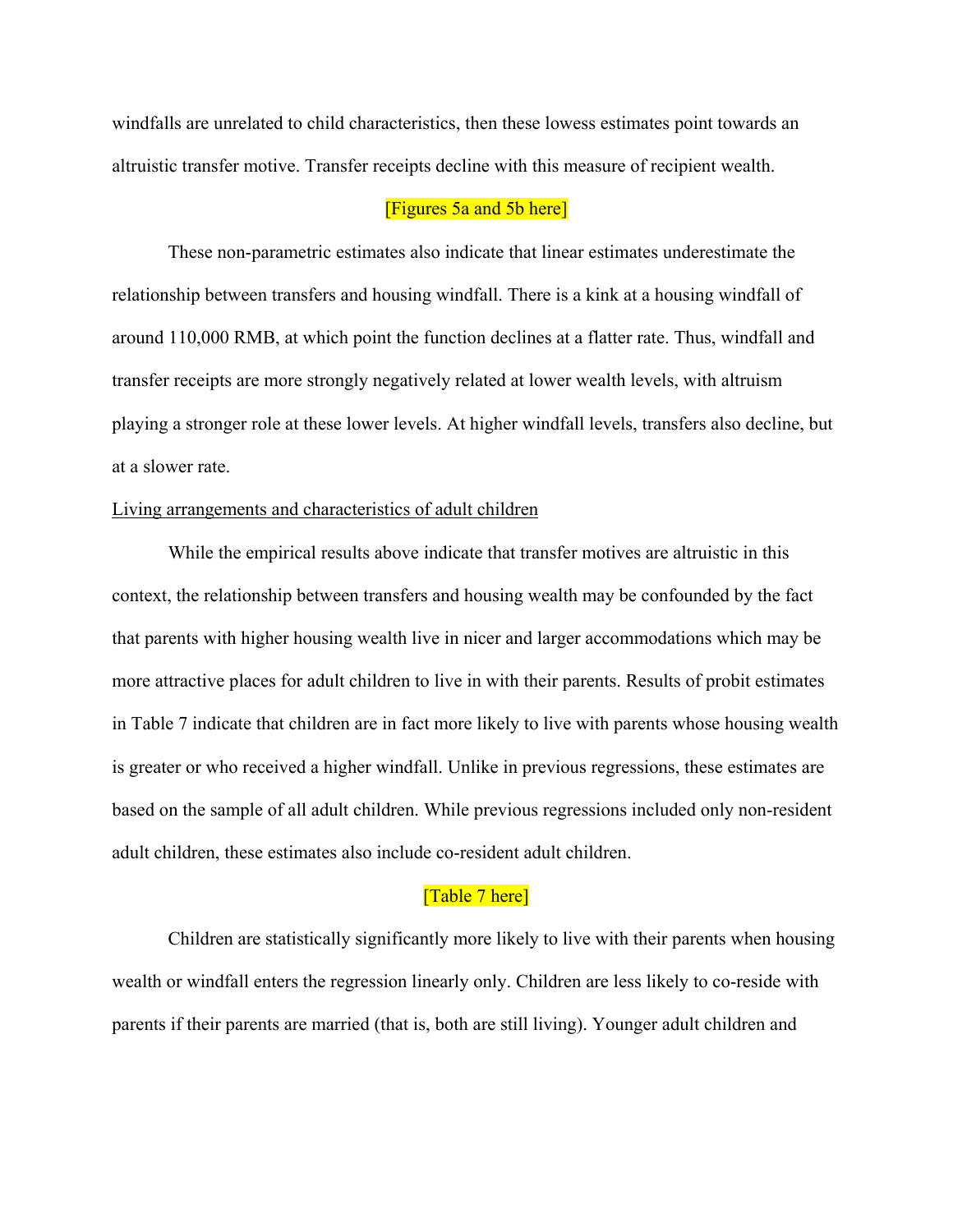daughters are less likely to live with their parents. Not surprisingly, coefficient estimates on household size are also statistically significant and positive.

 While housing wealth and windfalls increase the probability that adult children live with their parents, only housing wealth raises the likelihood that adult children live outside the local neighborhood, and this coefficient estimate is only statistically significant when a squared term for housing wealth is included. These results seem to be driven by non-resident children. Although not shown, results for non-resident children are very similar. Interestingly, coefficient estimates on the housing windfall are not statistically significant.

These results indicate that children are more likely to live with their parents when housing wealth increases, but the windfall their parents receive does not impact their decision of whether to live nearby but not with the parents. Since the analysis above was based on nonresident children, estimates using housing windfall as an estimate of housing wealth would not be biased by any influence of housing value on a child's living arrangement decisions.

Results of ordered logistic regressions indicate that housing values and windfalls are not statistically significantly correlated with child's education (see Table 8 below). To the extent that the highest education level achieved is a reasonable proxy for income, these regressions indicate that respondents with higher housing wealth do not generally have better off children. However, coefficient estimates on non-housing asset wealth are statistically significant and positive. Thus, non-housing wealth would not be an exogenous measure of wealth to be used for estimating transfer motives, since it is strongly correlated with child characteristics. Yet this is not the case for housing wealth.

# [Table 8 here]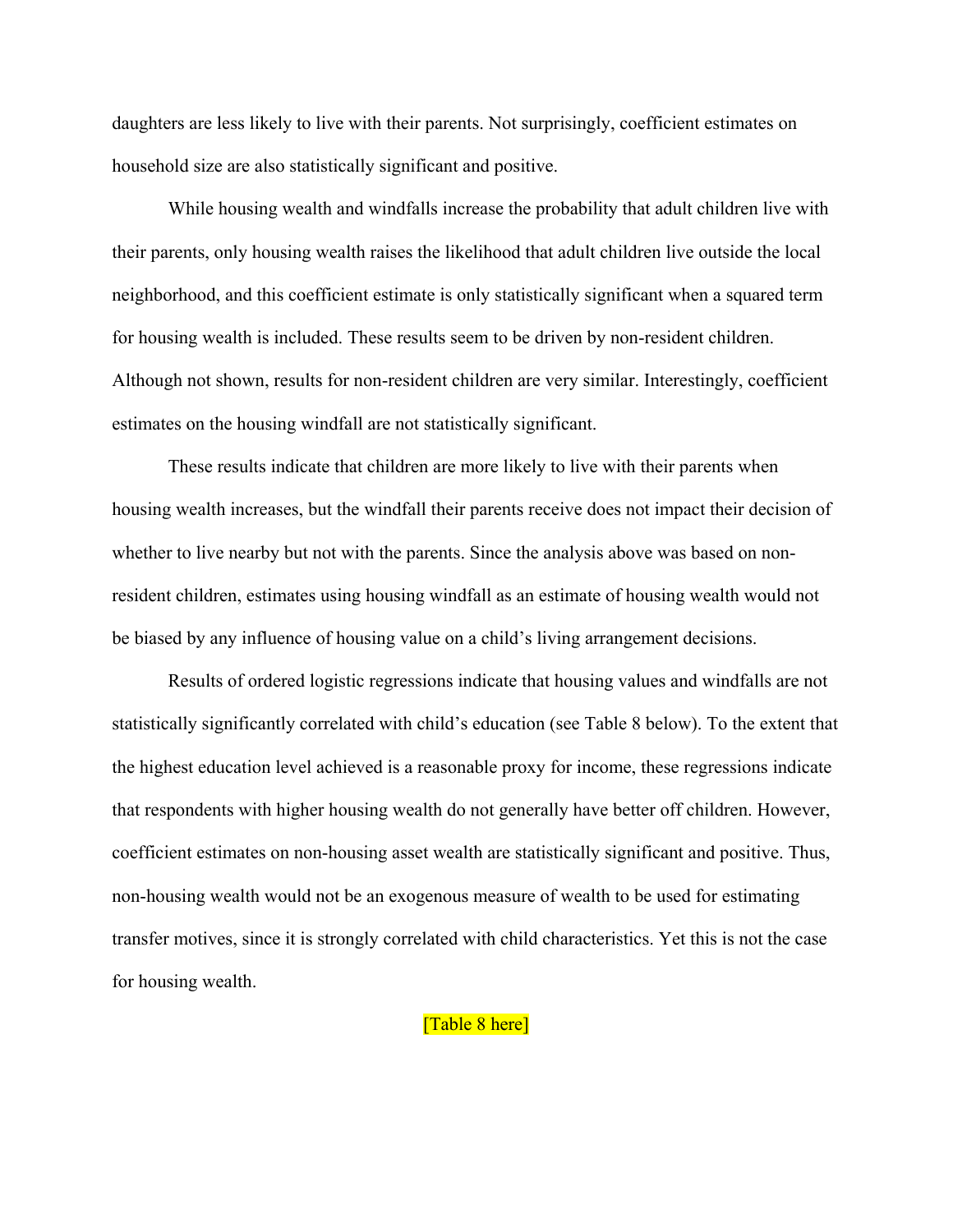When the dependent variable is child age, coefficient estimates on housing wealth are also not statistically significant, and magnitudes are relatively low. However, housing windfall is strongly negatively correlated with child age, and the coefficient estimates are statistically significant. This is not due to the timing of housing reforms since dummy variables for the year of purchase are included as control variables. One source of the difference between housing value and windfall is that the windfall includes all housing bought from a work unit and subsequently sold, whereas the housing value only includes currently owned housing. If respondents with younger children were more likely to sell their housing in order to buy housing to accommodate younger children, or to help them buy their own housing (especially if they are too young to be eligible for their own windfall), this may be one explanation for this correlation. This indicates the importance of controlling for child age in all regression estimates.

### **V. Conclusion**

We have shown that housing reform policies have significantly raised housing market values. Employees of work units were allocated housing by their employers, were then given the right to buy this housing at subsidized rates, and benefited considerably as private housing markets developed and housing prices rose considerably. We have shown that such windfalls have had a considerable impact on household wealth, and that family members take this into consideration when providing financial help to windfall recipients. Those who benefited from such windfalls receive considerably less financial help from children, indicating that transfers from children are likely to be altruistically motivated.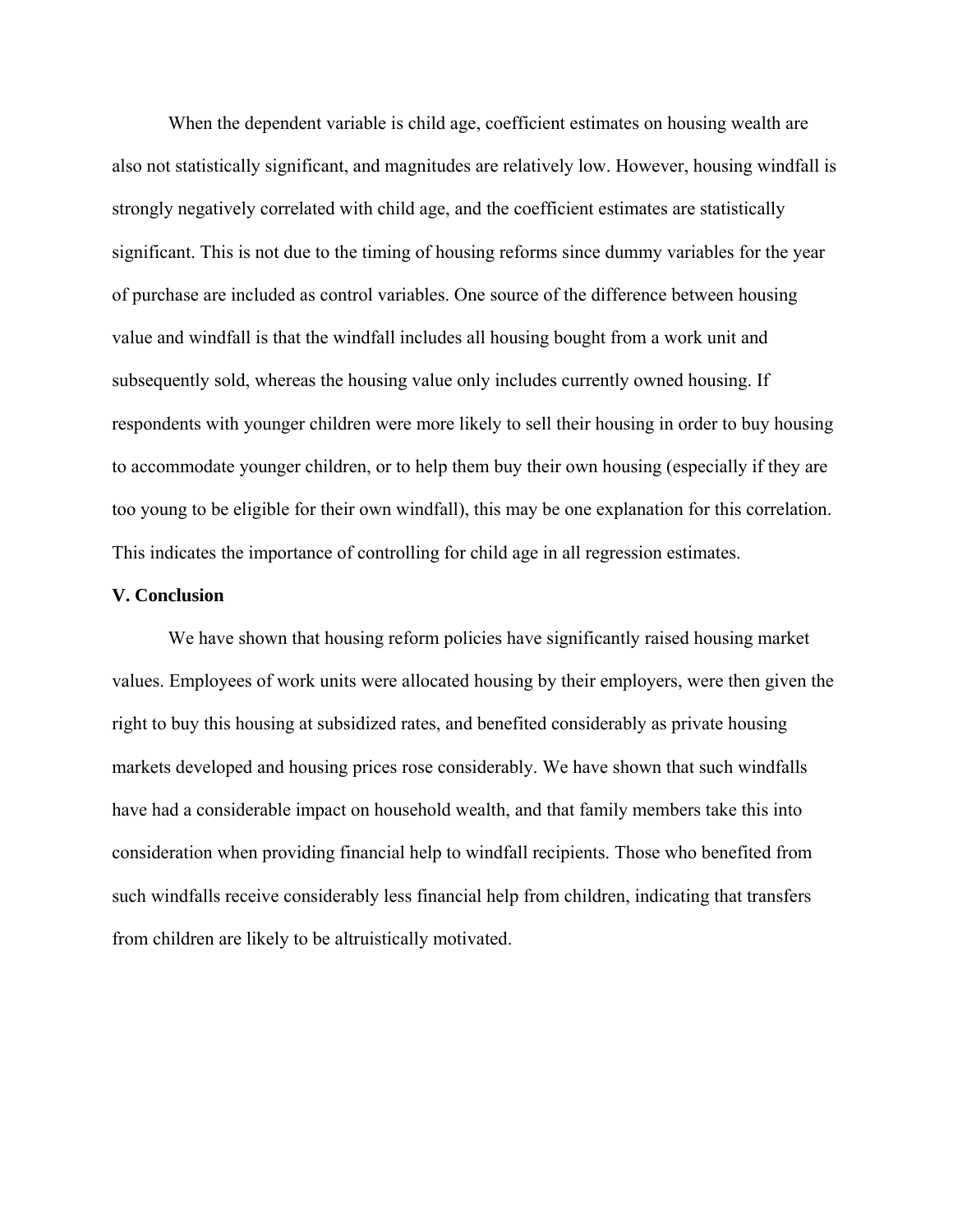# **References**

- Cai, F., J. Giles, and X. Meng. 2006. "How Well Do Children Insure Parents Against Low Retirement Income? An Analysis Using Survey Data from Urban China." *Journal of Public Economics* 90(12): 2229-2255.
- Cox. 1987. "Motives for Private Income Transfers." *Journal of Political Economy* 95(3): 508- 546.

Cox, Jansen, and Jimenez. 2004. "How responsive are transfers to income? Evidence from a laissez-faire economy." *Journal of Public Economics* 88(9-10): 2193-2219.

- Giles and Mu. 2007. "Elder Parent Health and the Migration Decisions of Adult Children: Evidence from Rural China." *Demography* 44(2): 265--288.
- Iyer, Meng, and Qian. "Estimating the value of individual property rights: evidence from China's urban housing reforms." Working Paper.
- Li, Rosenzweig, and Zhang. 2010. "Altruism, Favoritism, and Guilt in the Allocation of Family Resources: Sophie's Choice in Mao's Mass Send Down Movement." *Journal of Political Economy* 118(1): 1-38.
- Poterba, Venti, and Wise. 2010. "Family status transitions, latent health, and the post-retirement evolution of assets." *NBER Working Paper No. 15789*.
- Secondi, G. 1997. "Private Monetary Transfers in Rural China: Are Families Altruistic?" *Journal of Development Studies* 33(4): 487-511.
- Wang, Shing-Yi. "State Misallocation and Housing Prices: Theory and Evidence from China." New York University Unpublished Manuscript.
- Wang, Ya Ping. 2000. "Housing reform and its impacts on the urban poor in China." *Housing Studie*s 15(6): 845-864.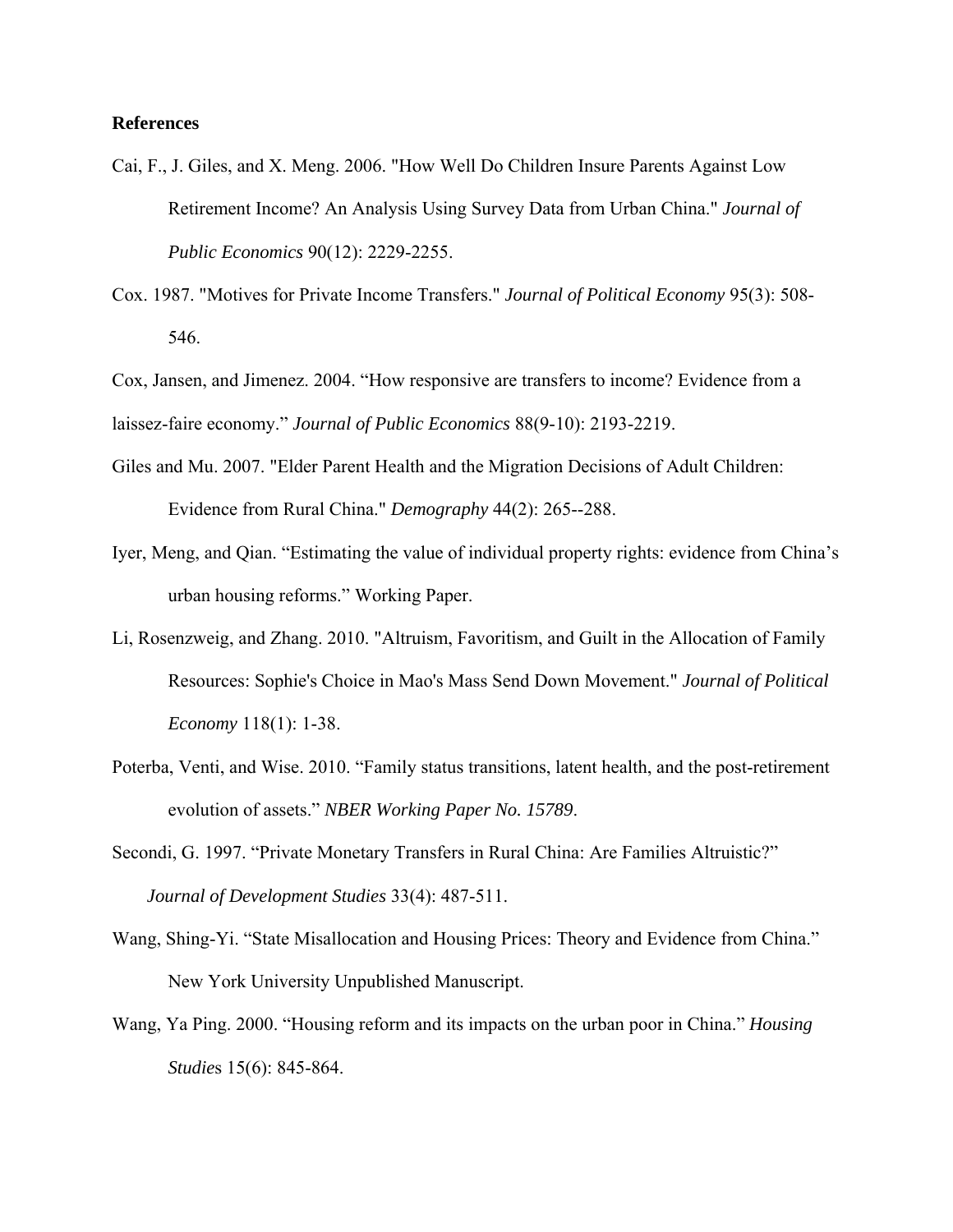- Wang, Ya Ping and Alan Murie. 2000. "Social and spatial implications of housing reform in China." *International Journal of Urban and Regional Research* 24(2): 397-417.
- Yatchew. 1998. "Non-parametric regression techniques in economics." *Journal of Economic Literature* 36: 669-721.
- Yatchew. 2003. *Semiparametric Regression for the Applied Econometrician*. Cambridge University Press: Cambridge.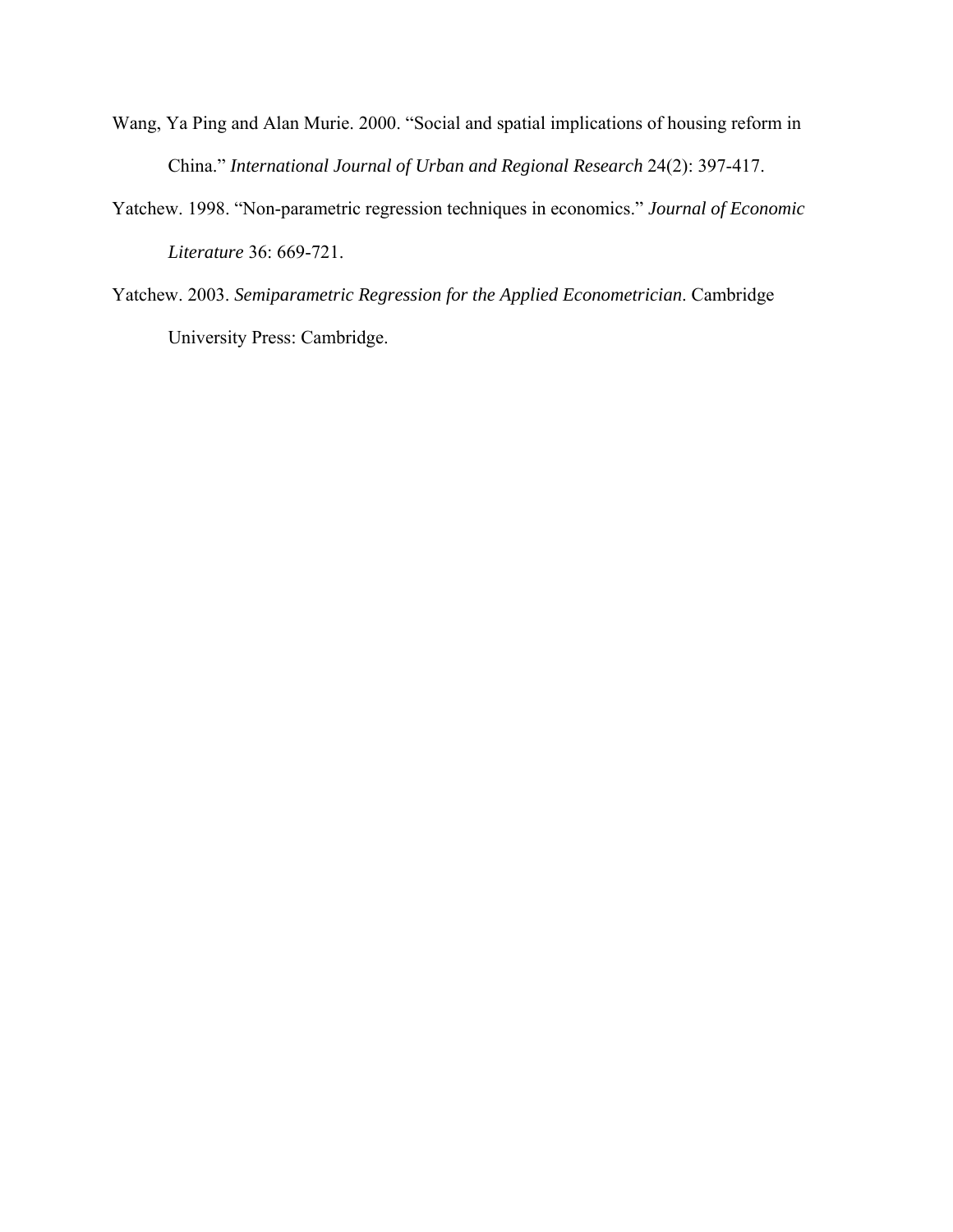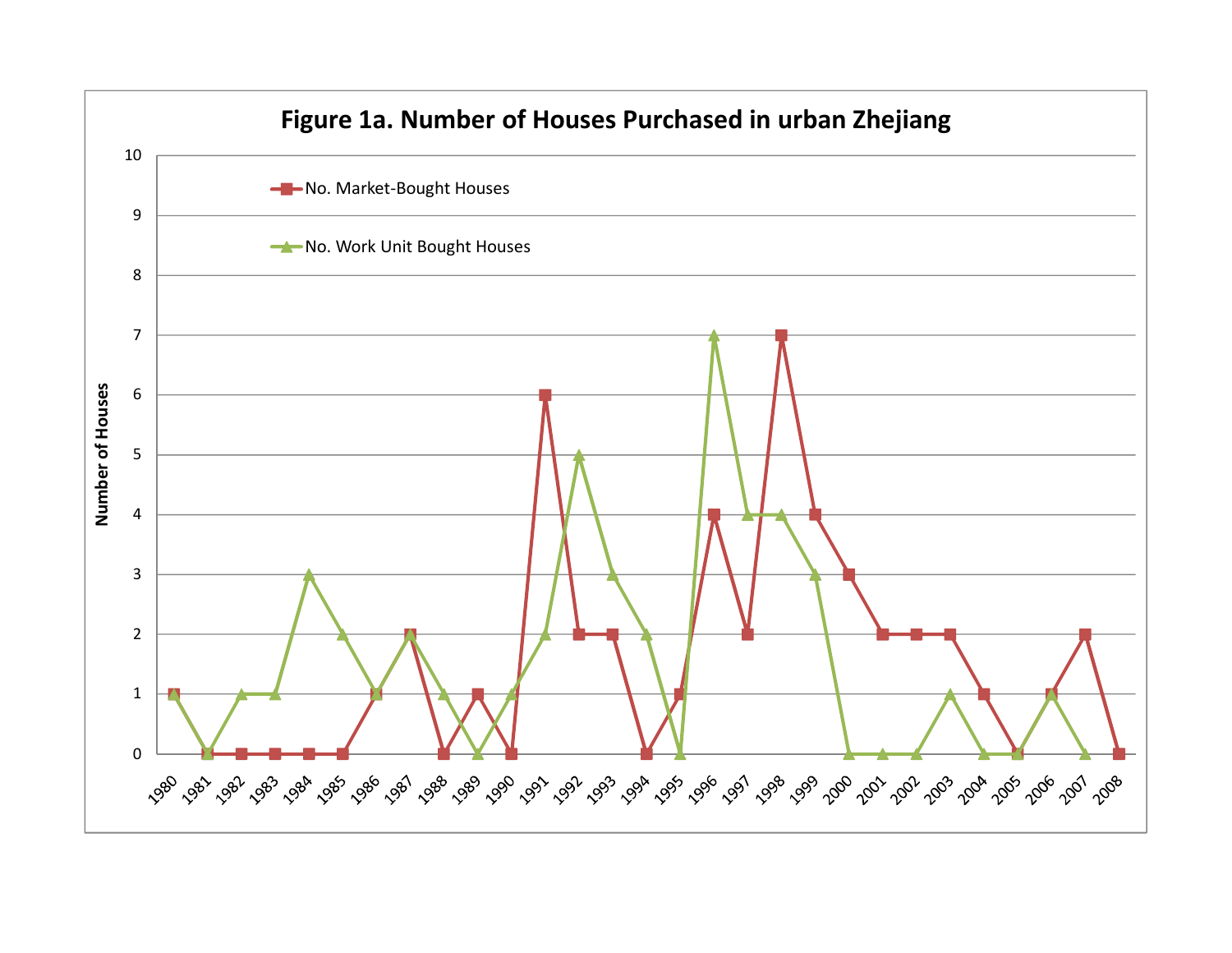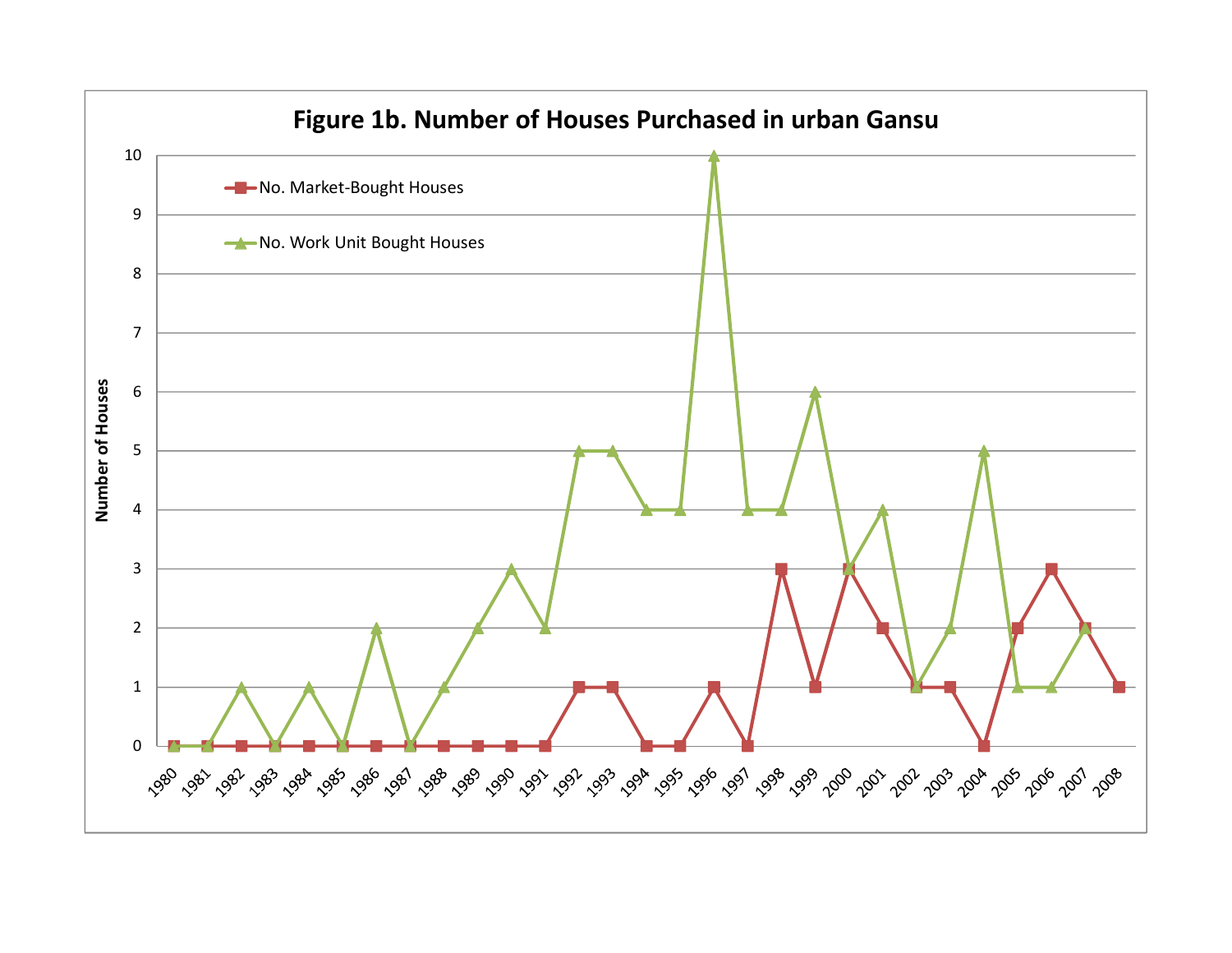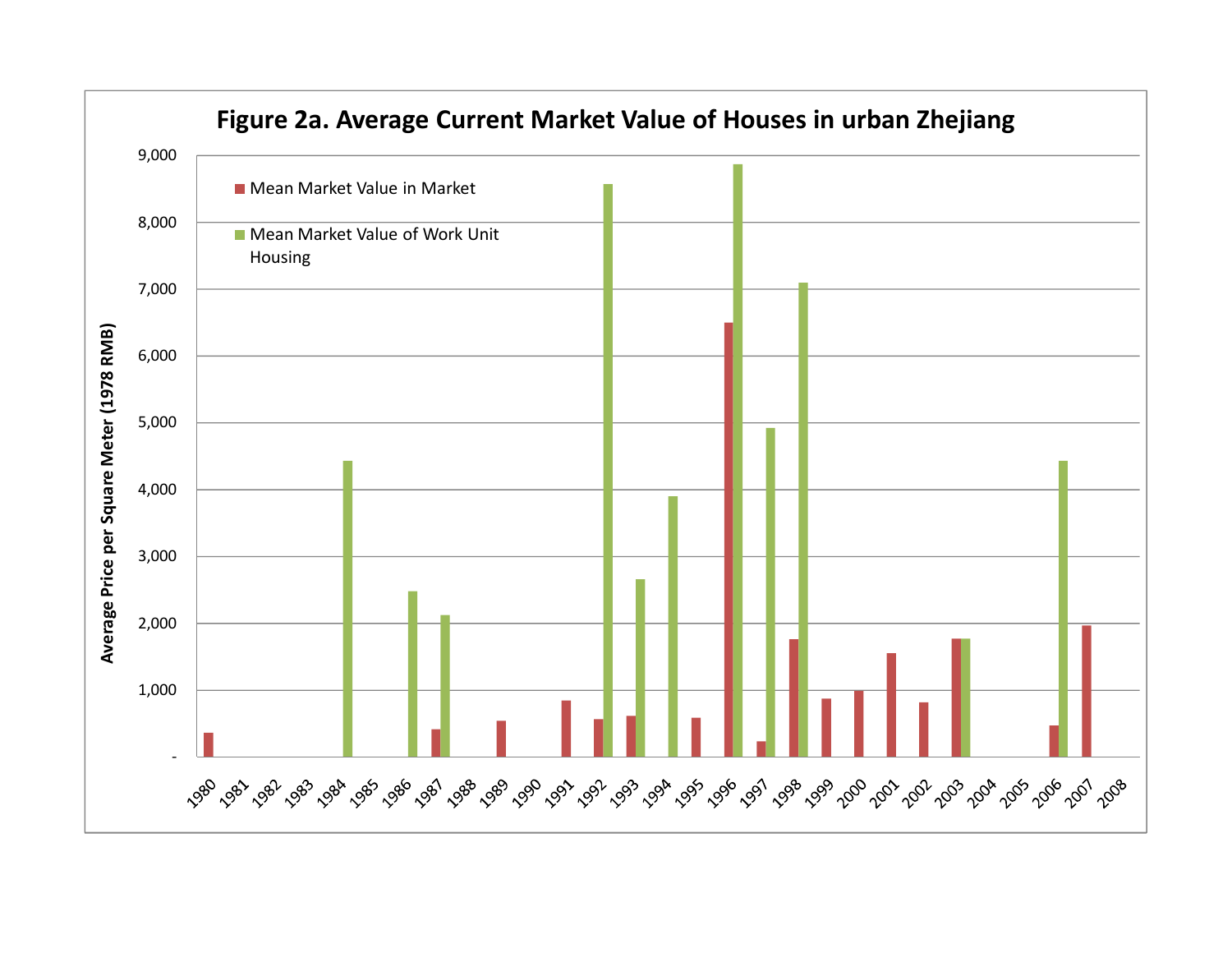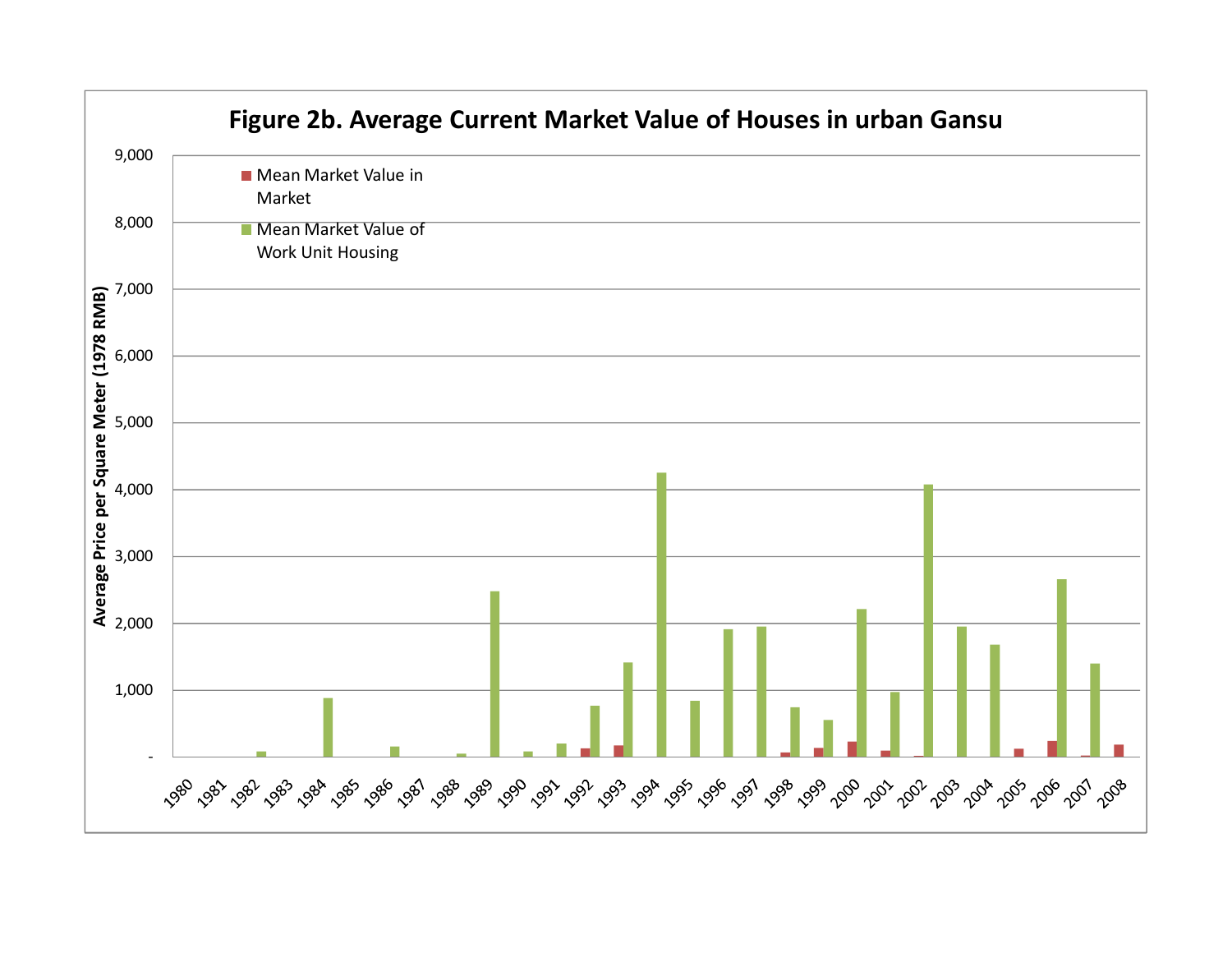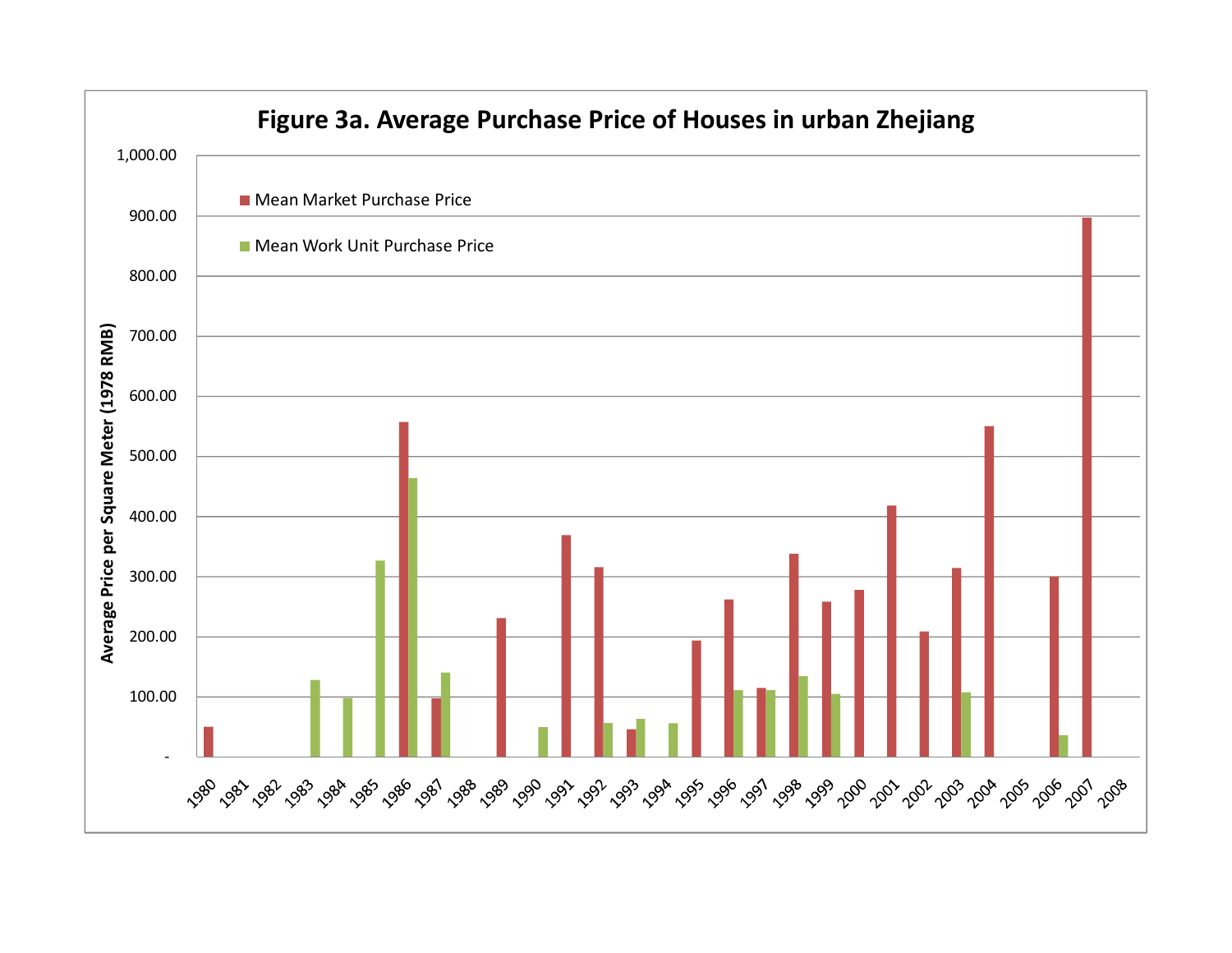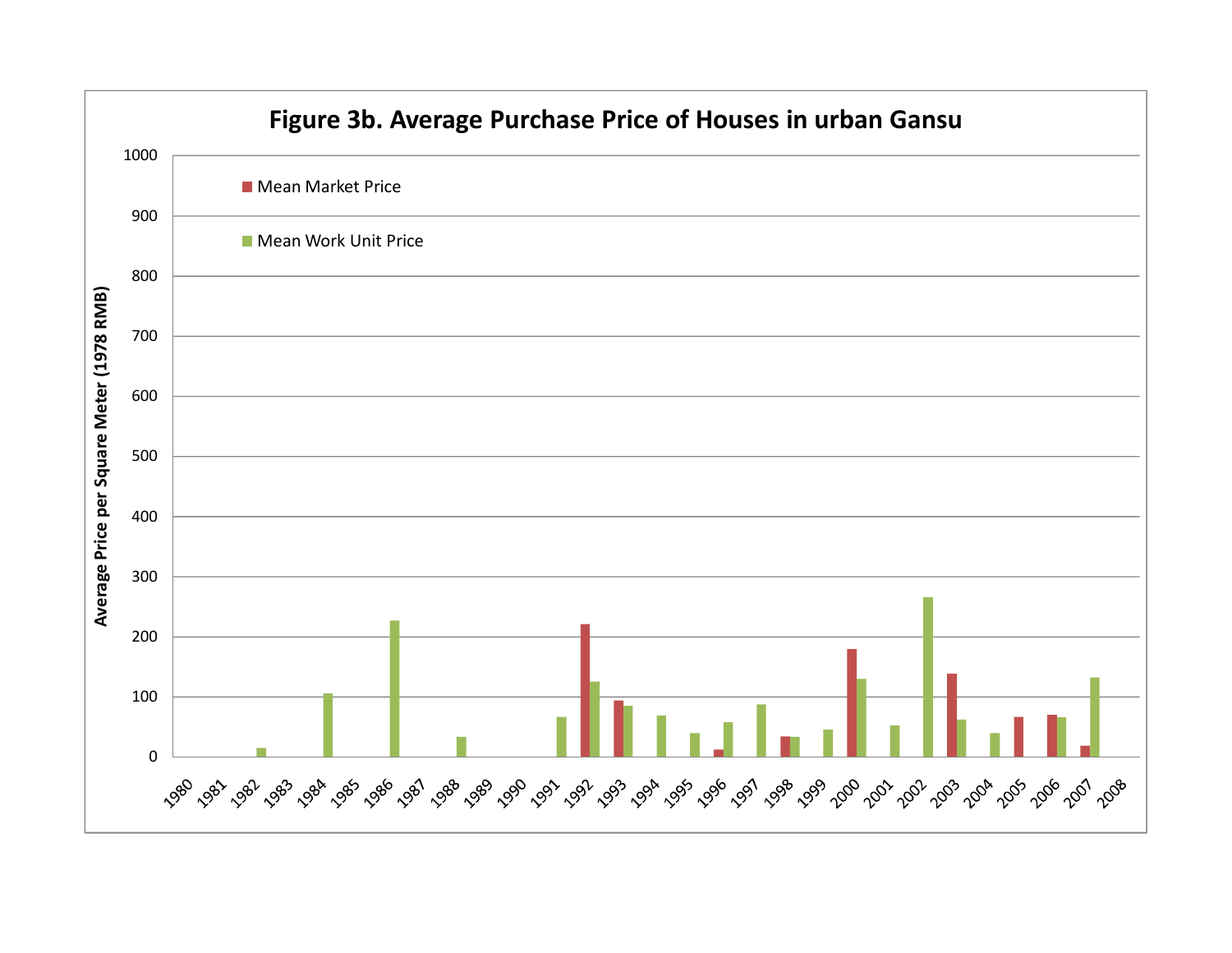



Figure 4b. Gross transfers as a function of Housing Wealth

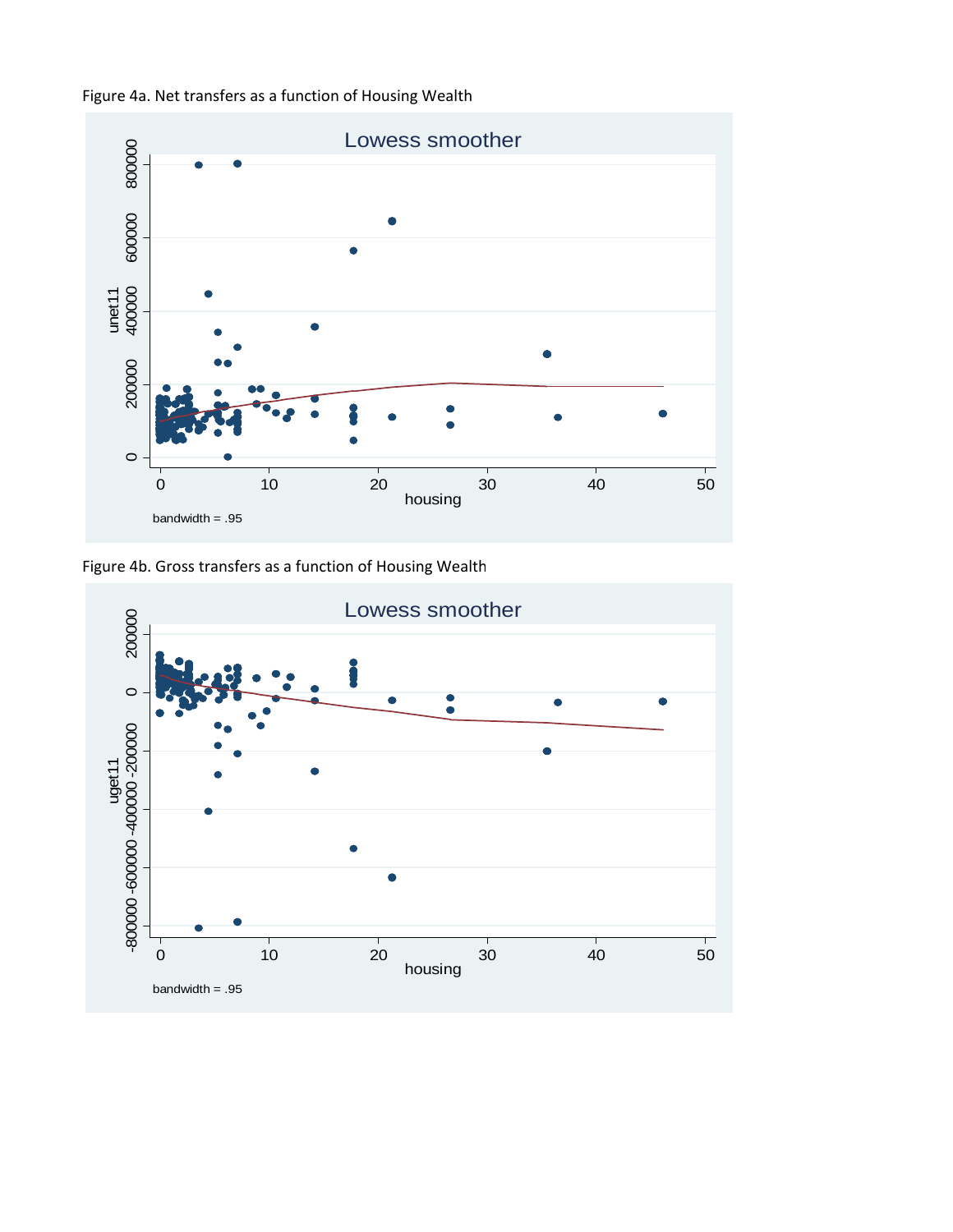



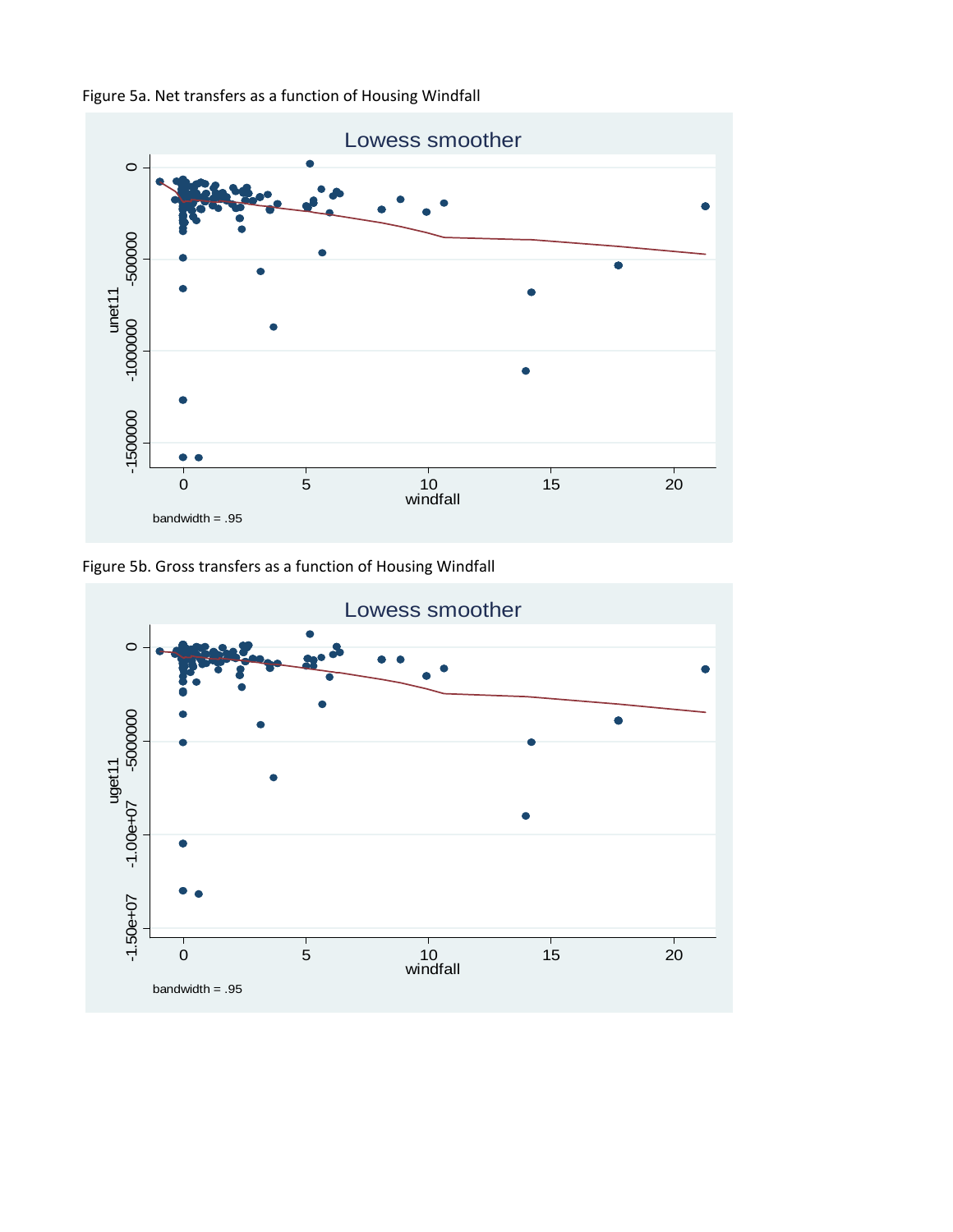| Table 1. Summary Statistics                 |     |          |           |            |           |
|---------------------------------------------|-----|----------|-----------|------------|-----------|
| Variable                                    | Obs | Mean     | Std. Dev. | Min        | Max       |
| Net transfers received                      | 447 | 42.56    | 548.00    | (7,095.83) | 4,081.63  |
| Gross transfers received                    | 447 | 93.39    | 318.69    |            | 4,081.63  |
| Windfall (10,000 RMB)                       | 447 | 2.01     | 5.19      | (0.95)     | 35.49     |
| Housing value (10,000 RMB)                  | 447 | 6.21     | 12.13     |            | 62.11     |
| Non-housing assets (10,000 RMB)             | 447 | 1.72     | 14.80     | (45.38)    | 150.38    |
| Year 1st bought housing (if bought housing) | 210 | 1,995.94 | 6.48      | 1,970.00   | 2,008.00  |
| Bought housing = 1                          | 447 | 0.57     | 0.50      |            | 1.00      |
| Respondent is marrried                      | 447 | 0.71     | 0.45      |            | 1.00      |
| Household size                              | 447 | 2.40     | 1.16      | 1.00       | 7.00      |
| Number of non-adult children                | 447 | 0.03     | 0.16      |            | 1.00      |
| Per capita household income                 | 447 | 3,727.35 | 7,051.84  | (2,484.47) | 49,263.53 |
| Age of household head*                      | 447 | 63.41    | 10.55     | 46.00      | 89.00     |
| Household head employed by public sector    | 447 | 0.34     | 0.47      |            | 1.00      |
| Highest education level of household head   | 447 | 4.00     | 2.24      | 1.00       | 12.00     |
| Number of adult brothers of child           | 447 | 0.98     | 1.01      |            | 5.00      |
| Number of adult sisters of child            | 447 | 0.77     | 1.01      |            | 6.00      |
| Child lives outside local area              | 441 | 0.75     | 0.43      |            | 1.00      |
| Gender of child                             | 447 | 1.50     | 0.50      | 1.00       | 2.00      |
| Age of child                                | 447 | 35.16    | 10.84     | 16.00      | 77.00     |
| Highest education level of child            | 447 | 5.62     | 1.72      | 1.00       | 10.00     |
| Child is currently working                  | 447 | 0.67     | 0.47      |            | 1.00      |

\* Household head is male respondent if married, female respondent if widowed.

All RMB values were deflated to 1978 RMB values.

Means and standard errors were estimated using household sampling weights.

Sample includes urban respondents with non‐resident adult children .

Significant outliers were excluded from the sample.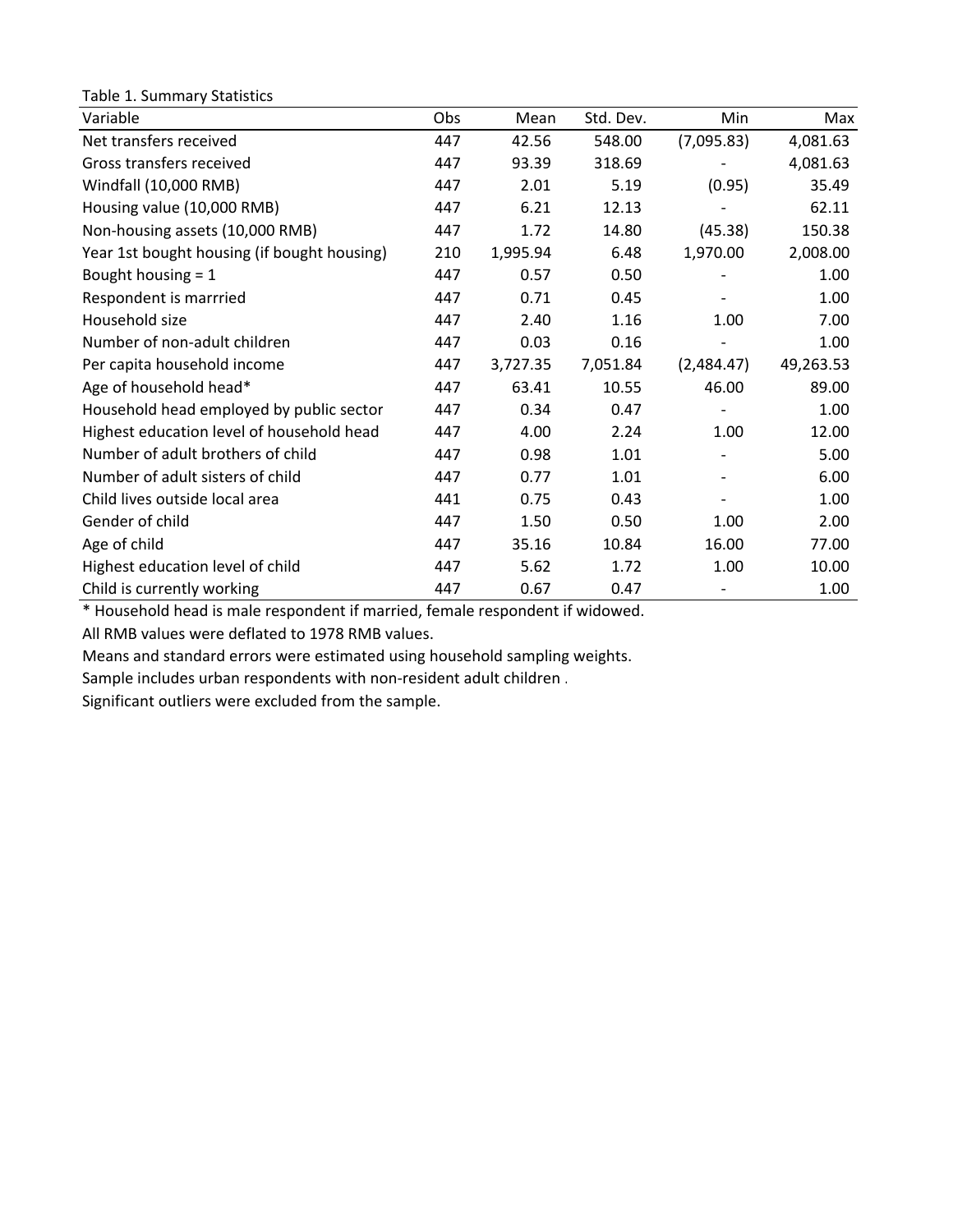|  |  | Table 2. Effect of housing value on transfers: OLS results |
|--|--|------------------------------------------------------------|
|--|--|------------------------------------------------------------|

|                                          | <b>Net Transfers</b> |            |             | <b>Gross Transfers</b> |
|------------------------------------------|----------------------|------------|-------------|------------------------|
| Housing value                            | $-9.566$             | 10.563     | $-1.209$    | 4.478                  |
|                                          | (6.175)              | (10.310)   | (2.287)     | (8.239)                |
| Housing value squared                    |                      | $-0.385$   |             | $-0.11$                |
|                                          |                      | (0.248)    |             | (0.146)                |
| Non-housing assets                       | 0.927                | $-5.06$    | 3.191       | 3.279                  |
|                                          | (4.767)              | (8.190)    | (3.592)     | (3.869)                |
| Non-housing assets squared               |                      | 0.056      |             | $-0.002$               |
|                                          |                      | (0.068)    |             | (0.039)                |
| Respondent is married                    | $-131.007$           | $-124.654$ | $-79.472$   | $-79.995$              |
|                                          | (93.049)             | (95.054)   | (50.141)    | (49.973)               |
| Household size                           | 23.547               | 20.147     | $-5.475$    | $-4.062$               |
|                                          | (31.759)             | (31.819)   | (26.166)    | (25.044)               |
| Age of household head                    | $-7.891$             | $-7.311$   | 17.726      | 16.825                 |
|                                          | (34.460)             | (34.702)   | (20.841)    | (20.775)               |
| Age of household head squared            | 0.098                | 0.098      | $-0.081$    | $-0.072$               |
|                                          | (0.248)              | (0.250)    | (0.150)     | (0.150)                |
| Number of non-adult children             | $-49.243$            | $-22.927$  | $-54.631$   | $-52.455$              |
|                                          | (158.263)            | (160.590)  | (77.307)    | (79.024)               |
| Per capita household income              | 0.001                | $-0.001$   | $\mathbf 0$ | $\mathbf 0$            |
|                                          | (0.006)              | (0.007)    | (0.004)     | (0.004)                |
| Household head employed in public sector | $-9.731$             | $-30.803$  | $-26.238$   | $-32.53$               |
|                                          | (70.943)             | (71.844)   | (47.478)    | (50.045)               |
| Child lives outside local area = 1       | $-32.718$            | $-30.869$  | $-25.399$   | $-26.49$               |
|                                          | (59.182)             | (58.942)   | (37.635)    | (38.284)               |
| Child is female $= 1$                    | 21.143               | 12.067     | $-37.107$   | $-38.136$              |
|                                          | (72.599)             | (74.394)   | (47.427)    | (47.107)               |
| Age of child                             | 0.199                | $-0.163$   | $-5.809**$  | $-5.853**$             |
|                                          | (4.330)              | (4.164)    | (2.839)     | (2.824)                |
| Age of child squared                     | 8.455                | 5.488      | 0.288       | $-0.23$                |
|                                          | (20.943)             | (19.826)   | (15.343)    | (15.001)               |
| Child is currently working               | 146.194**            | 143.440**  | 65.478      | 64.027                 |
|                                          | (72.443)             | (71.366)   | (51.695)    | (52.195)               |
| Observations                             | 423                  | 423        | 423         | 423                    |
| R-squared                                | 0.2052               | 0.2148     | 0.2088      | 0.2101                 |

Notes: \*\*\* p<0.01, \*\* p<0.05, \* p<0.1 Standard errors in parentheses clustered by household. Additional regressors include: dummies for 5‐year intervals of house purchase year, dummies for highest education level of household head (male respondent if married, female respondent if widowed), dummies for number of brothers and sisters, and community fixed effects.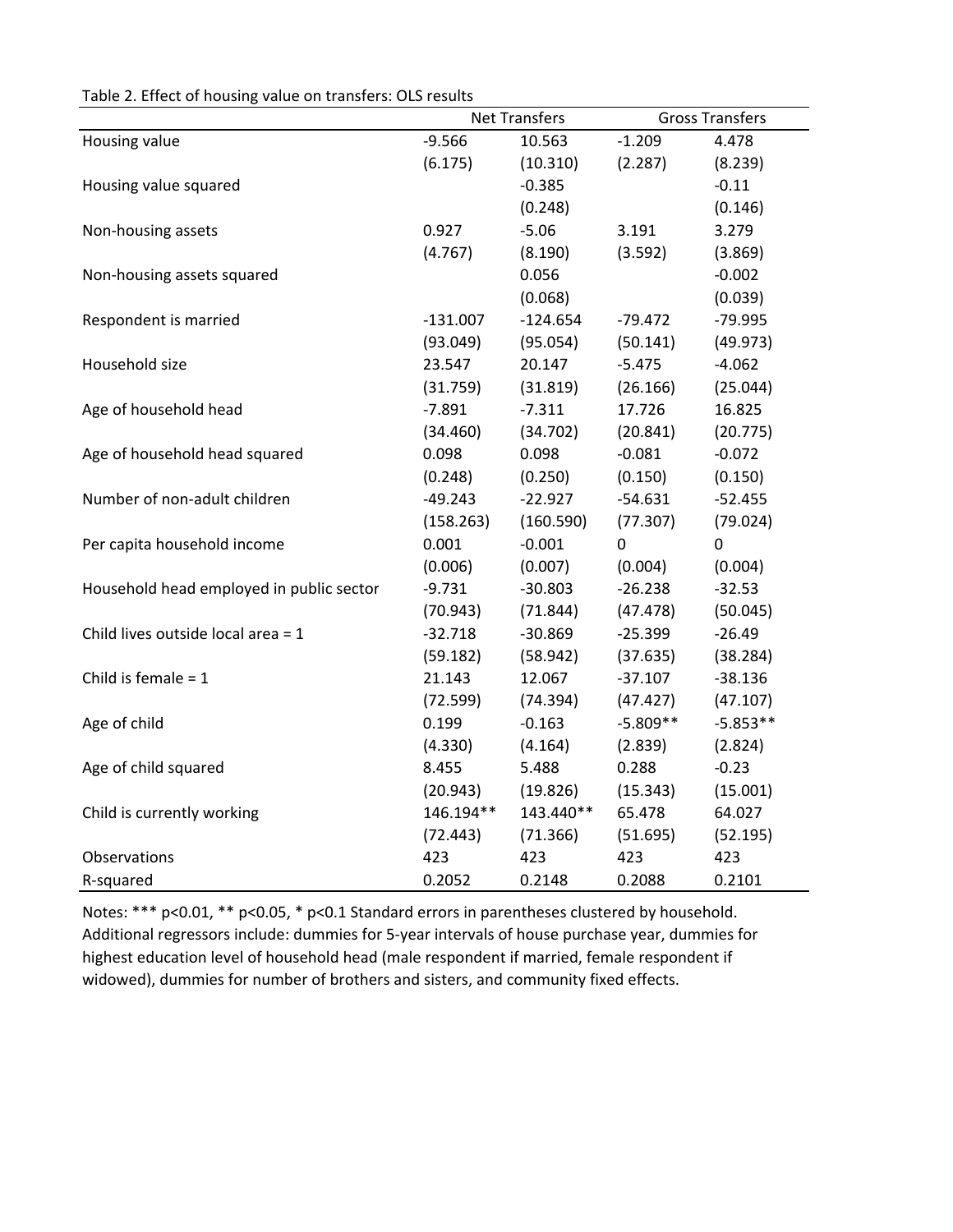|  | Table 3. Effect of windfall on transfers: OLS results |  |  |
|--|-------------------------------------------------------|--|--|
|--|-------------------------------------------------------|--|--|

|                                          | <b>Net Transfers</b> |            |              | <b>Gross Transfers</b> |
|------------------------------------------|----------------------|------------|--------------|------------------------|
| Windfall                                 | $-24.362*$           | 4.391      | $-11.286***$ | $-15.079$              |
|                                          | (12.675)             | (19.885)   | (3.846)      | (10.069)               |
| Windfall squared                         |                      | $-0.953$   |              | 0.094                  |
|                                          |                      | (0.902)    |              | (0.283)                |
| Non-housing assets                       | 1.417                | 1.026      | 3.337        | 5.851                  |
|                                          | (3.974)              | (6.466)    | (3.304)      | (3.776)                |
| Non-housing assets squared               |                      | 0.009      |              | $-0.025$               |
|                                          |                      | (0.054)    |              | (0.035)                |
| Respondent is married                    | $-125.166$           | $-128.639$ | $-67.703$    | $-69.464$              |
|                                          | (94.937)             | (96.775)   | (49.885)     | (50.329)               |
| Household size                           | 15.735               | 13.873     | $-9.764$     | $-6.68$                |
|                                          | (29.390)             | (29.643)   | (24.838)     | (23.495)               |
| Age of household head                    | 1.432                | $-8.222$   | 20.509       | 20.215                 |
|                                          | (33.855)             | (35.439)   | (19.876)     | (20.297)               |
| Age of household head squared            | 0.031                | 0.11       | $-0.105$     | $-0.103$               |
|                                          | (0.245)              | (0.259)    | (0.143)      | (0.147)                |
| Number of non-adult children             | $-6.82$              | $-12.784$  | $-46.121$    | $-52.246$              |
|                                          | (155.305)            | (159.136)  | (76.316)     | (77.513)               |
| Per capita household income              | 0.002                | 0.002      | 0.002        | 0.002                  |
|                                          | (0.005)              | (0.006)    | (0.004)      | (0.004)                |
| Household head employed in public sector | 9.229                | 3.388      | $-20.85$     | $-20.253$              |
|                                          | (70.252)             | (69.879)   | (46.676)     | (46.705)               |
| Child lives outside local area = 1       | $-42.567$            | $-45.778$  | $-26.461$    | $-28.415$              |
|                                          | (60.167)             | (60.945)   | (36.845)     | (37.262)               |
| Child is female $= 1$                    | 2.632                | 10.533     | $-42.977$    | $-42.085$              |
|                                          | (72.491)             | (73.117)   | (46.324)     | (46.104)               |
| Age of child                             | $-1.374$             | $-0.731$   | $-6.413**$   | $-6.445**$             |
|                                          | (3.932)              | (4.089)    | (2.836)      | (2.863)                |
| Age of child squared                     | 7.741                | 7.636      | 1.472        | 2.048                  |
|                                          | (21.150)             | (20.589)   | (15.739)     | (15.737)               |
| Child is currently working               | 149.256**            | 149.346**  | 68.862       | 68.246                 |
|                                          | (71.559)             | (71.236)   | (52.303)     | (52.725)               |
| Observations                             | 423                  | 423        | 423          | 423                    |
| R-squared                                | 0.2194               | 0.2234     | 0.2216       | 0.223                  |

Notes: \*\*\* p<0.01, \*\* p<0.05, \* p<0.1 Standard errors in parentheses clustered by household. Additional regressors include: dummies for 5‐year intervals of house purchase year, dummies for highest education level of household head (male respondent if married, female respondent if widowed), dummies for number of brothers and sisters, and community fixed effects.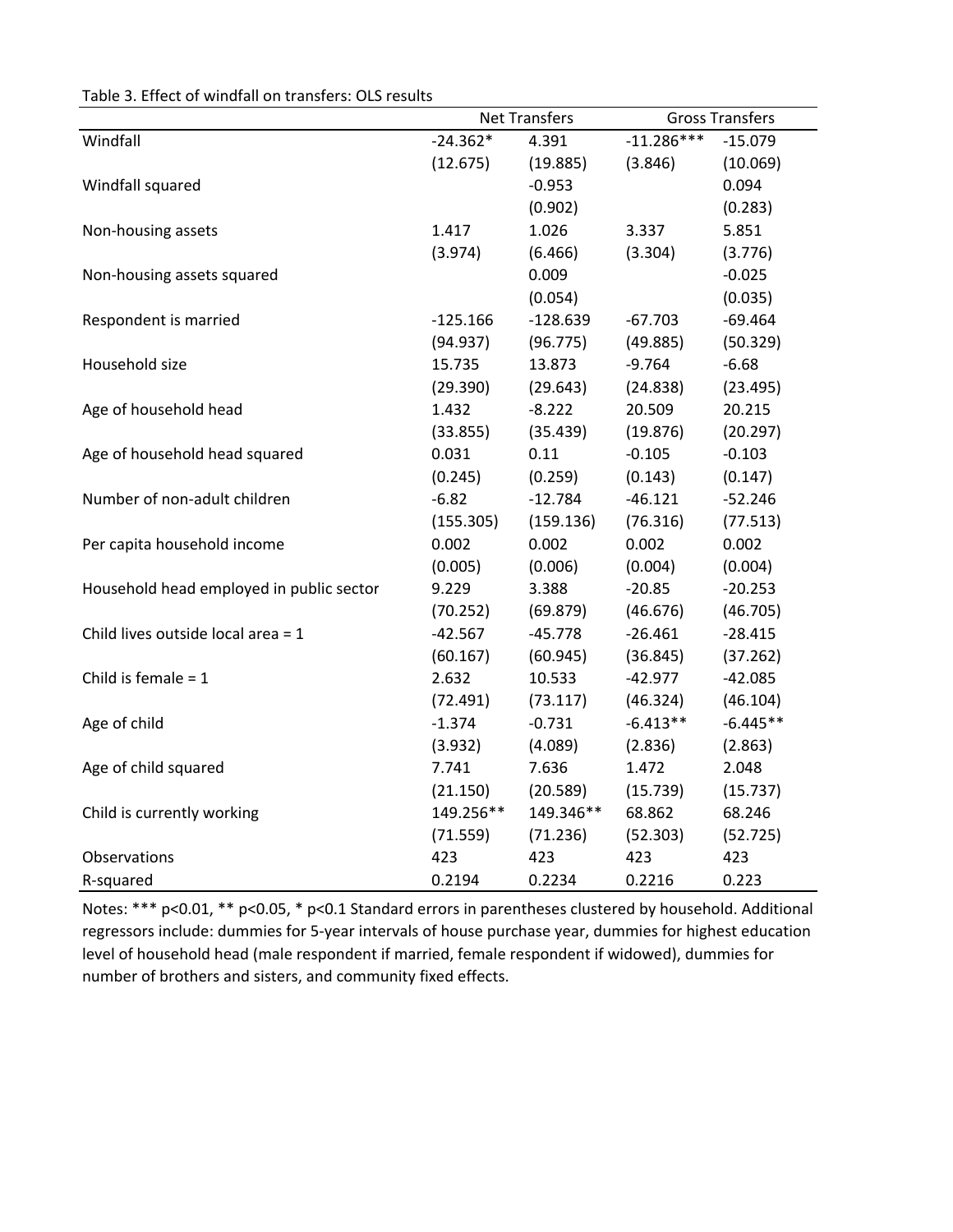|                                          |            | <b>Housing Value</b> | Housing squared |
|------------------------------------------|------------|----------------------|-----------------|
| Windfall                                 | $1.101***$ | $0.780**$            | 33.358          |
|                                          | (0.124)    | (0.300)              | (21.860)        |
| Windfall squared                         |            | 0.013                | 0.95            |
|                                          |            | (0.012)              | (1.041)         |
| Non-housing assets                       | $-0.036$   | $-0.232$             | $-13.934$       |
|                                          | (0.058)    | (0.217)              | (15.950)        |
| Non-housing assets squared               |            | 0.002                | 0.105           |
|                                          |            | (0.002)              | (0.123)         |
| Respondent is married                    | 1.332      | 1.552                | 79.124          |
|                                          | (1.383)    | (1.389)              | (73.838)        |
| Household size                           | 0.235      | 0.025                | 11.333          |
|                                          | (0.467)    | (0.333)              | (16.331)        |
| Age of household head                    | $-0.692$   | $-0.457$             | $-27.726$       |
|                                          | (0.696)    | (0.621)              | (32.835)        |
| Age of household head squared            | 0.004      | 0.002                | 0.164           |
|                                          | (0.005)    | (0.005)              | (0.237)         |
| Number of non-adult children             | $-3.880*$  | $-3.252$             | $-139.222$      |
|                                          | (2.282)    | (2.135)              | (94.719)        |
| Per capita household income              | $0.000*$   | 0                    | 0.002           |
|                                          | (0.000)    | (0.000)              | (0.007)         |
| Household head employed in public sector | $-1.455$   | $-1.376$             | $-126.91$       |
|                                          | (1.412)    | (1.402)              | (77.884)        |
| Child lives outside local area = 1       | $1.062*$   | $1.291**$            | 60.417          |
|                                          | (0.621)    | (0.644)              | (37.075)        |
| Child is female $= 1$                    | $1.313*$   | 1.068                | 41.764          |
|                                          | (0.772)    | (0.793)              | (43.154)        |
| Age of child                             | $0.093*$   | $0.082*$             | 3.602           |
|                                          | (0.048)    | (0.049)              | (2.461)         |
| Age of child squared                     | 0.299      | 0.254                | 7.855           |
|                                          | (0.269)    | (0.266)              | (12.874)        |
| Child is currently working               | 0.208      | 0.256                | 0.742           |
|                                          | (0.963)    | (0.863)              | (51.949)        |
| Observations                             | 423        | 423                  | 423             |
| R-squared                                | 0.7412     | 0.7512               | 0.6919          |

Table 4. First stage of IV results

Notes: \*\*\* p<0.01, \*\* p<0.05, \* p<0.1 Standard errors in parentheses clustered by household. Additional regressors include: dummies for 5‐year intervals of house purchase year, dummies for highest education level of household head (male respondent if married, female respondent if widowed), dummies for number of brothers and sisters, and community fixed effects.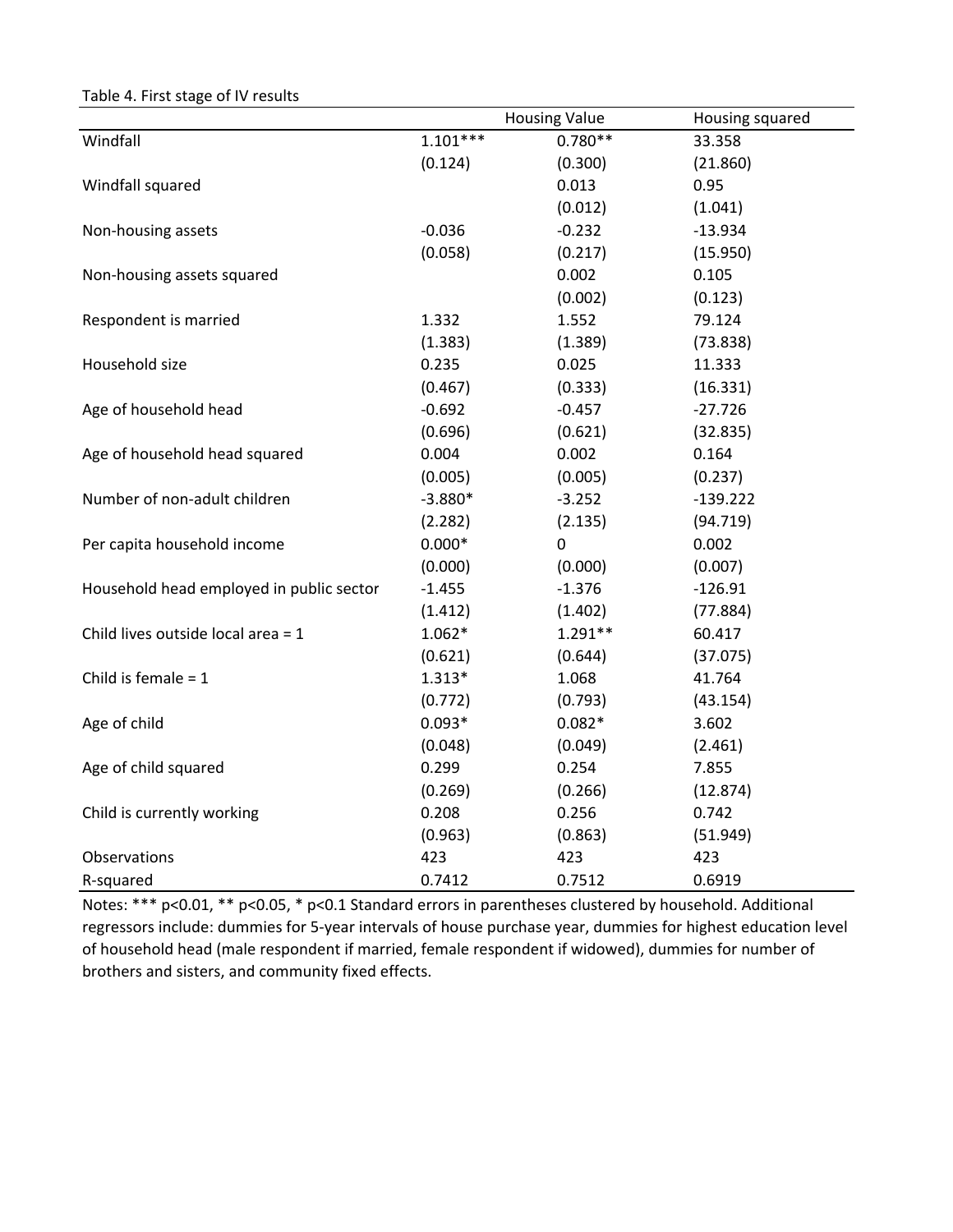| $\frac{1}{2}$                            |             |                      |              |                        |
|------------------------------------------|-------------|----------------------|--------------|------------------------|
|                                          |             | <b>Net Transfers</b> |              | <b>Gross Transfers</b> |
| Housing value                            | $-22.124**$ | 119.824              | $-10.249***$ | $-58.197$              |
|                                          | (10.033)    | (196.284)            | (3.528)      | (108.272)              |
| Housing value squared                    |             | $-2.67$              |              | 0.909                  |
|                                          |             | (3.747)              |              | (2.097)                |
| Non-housing assets                       | 0.613       | $-8.363$             | 2.965        | 5.003                  |
|                                          | (4.310)     | (17.475)             | (3.416)      | (5.920)                |
| Non-housing assets squared               |             | 0.069                |              | $-0.014$               |
|                                          |             | (0.135)              |              | (0.044)                |
| Respondent is married                    | $-95.686$   | $-103.319$           | $-54.046$    | $-51.053$              |
|                                          | (102.918)   | (117.588)            | (54.690)     | (67.429)               |
| Household size                           | 20.936      | 41.118               | $-7.355$     | $-15.514$              |
|                                          | (30.968)    | (60.812)             | (25.360)     | (36.140)               |
| Age of household head                    | $-13.878$   | $-27.516$            | 13.416       | 18.825                 |
|                                          | (36.977)    | (54.014)             | (23.152)     | (30.244)               |
| Age of household head squared            | 0.123       | 0.279                | $-0.063$     | $-0.121$               |
|                                          | (0.267)     | (0.437)              | (0.167)      | (0.236)                |
| Number of non-adult children             | $-92.671$   | 5.183                | $-85.893$    | $-115.004$             |
|                                          | (184.605)   | (249.408)            | (81.169)     | (121.848)              |
| Per capita household income              | 0.005       | $-0.003$             | 0.003        | 0.006                  |
|                                          | (0.006)     | (0.014)              | (0.005)      | (0.007)                |
| Household head employed in public sector | $-22.965$   | $-170.588$           | $-35.764$    | 14.991                 |
|                                          | (80.787)    | (237.731)            | (52.956)     | (137.182)              |
| Child lives outside local area = 1       | $-19.075$   | $-39.157$            | $-15.578$    | $-8.182$               |
|                                          | (61.990)    | (80.596)             | (36.688)     | (44.999)               |
| Child is female $= 1$                    | 31.685      | $-5.889$             | $-29.518$    | $-17.9$                |
|                                          | (74.348)    | (94.543)             | (50.160)     | (59.998)               |
| Age of child                             | 0.684       | $-0.887$             | $-5.459*$    | $-4.971$               |
|                                          | (4.413)     | (5.559)              | (2.952)      | (3.411)                |
| Age of child squared                     | 14.356      | $-1.881$             | 4.537        | 9.719                  |
|                                          | (22.749)    | (34.096)             | (16.244)     | (21.887)               |
| Child is currently working               | 153.852**   | 120.672              | 70.991       | 82.461                 |
|                                          | (74.826)    | (101.564)            | (54.693)     | (68.000)               |
| Observations                             | 423         | 423                  | 423          | 423                    |
| R-squared                                | 0.1806      |                      | 0.1812       | 0.0728                 |

Table 5. Second stage of IV

Notes: \*\*\* p<0.01, \*\* p<0.05, \* p<0.1 Standard errors in parentheses clustered by household. Additional regressors include: dummies for 5‐year intervals of house purchase year, dummies for highest education level of household head (male respondent if married, female respondent if widowed), dummies for number of brothers and sisters, and community fixed effects.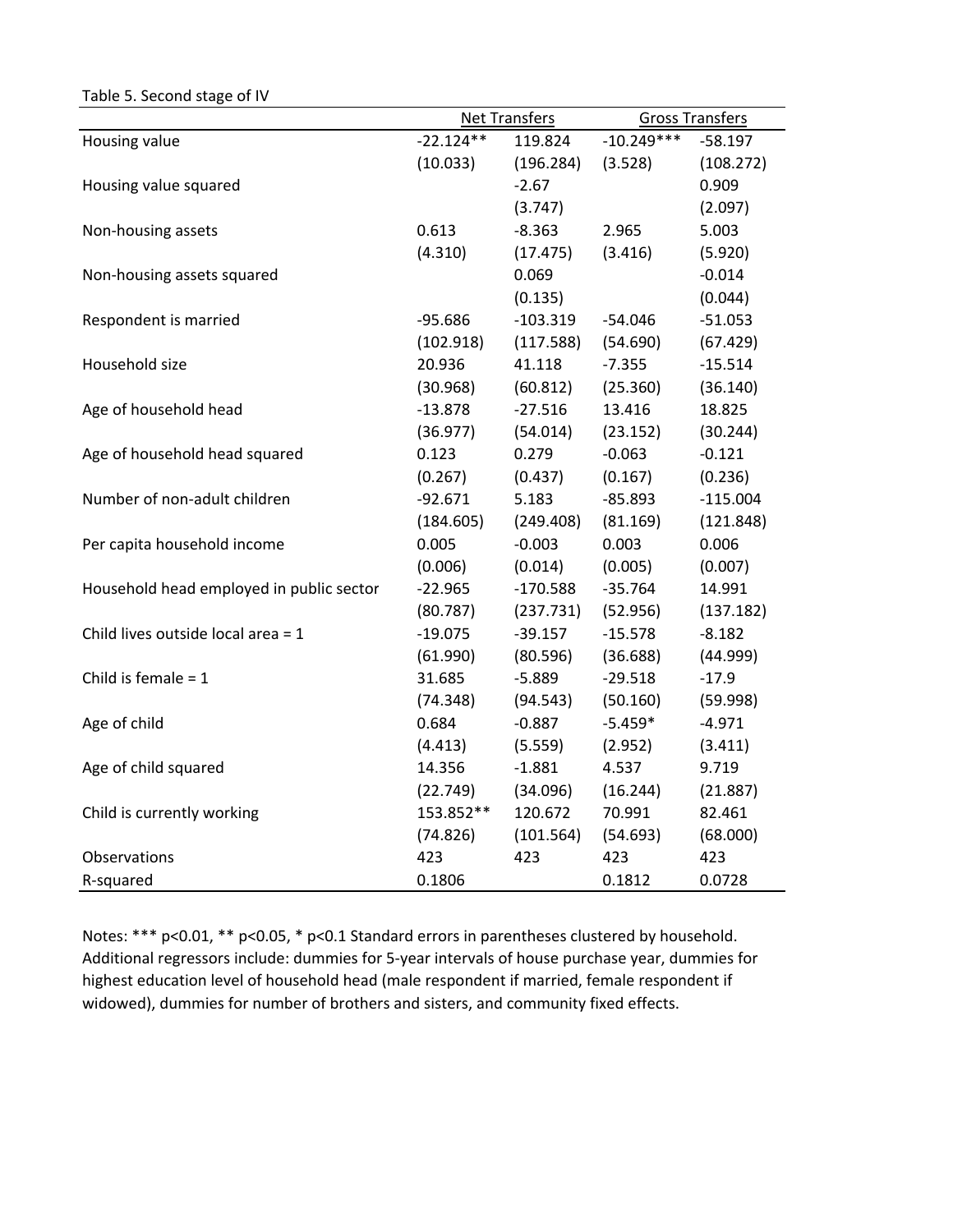#### Table 6.Partial linear model: gamma values

|                                          |            | Windfall                                                    | <b>Housing Value</b> |            |  |
|------------------------------------------|------------|-------------------------------------------------------------|----------------------|------------|--|
|                                          |            | Net Transfers Gross Transfers Net Transfers Gross Transfers |                      |            |  |
| Non-housing assets (10,0000 RMB)         | 2.244      | 3.086                                                       | 2.979                | 3.297      |  |
|                                          | (3.114)    | (2.103)                                                     | (3.003)              | (2.113)    |  |
| Per capita household income              | 0.004      | 0.006                                                       | 0.005                | 0.005      |  |
|                                          | (0.008)    | (0.005)                                                     | (0.007)              | (0.005)    |  |
| Household head employed in public sector | 10.513     | $-54.262$                                                   | 21.017               | $-30.329$  |  |
|                                          | (105.842)  | (71.491)                                                    | (105.301)            | (74.102)   |  |
| Respondent is married                    | $-100.679$ | 34.262                                                      | $-86.217$            | $-16.918$  |  |
|                                          | (131.791)  | (89.018)                                                    | (126.110)            | (88.745)   |  |
| Age of household head                    | $-11.485$  | 16.627                                                      | $-54.667$            | $-17.289$  |  |
|                                          | (58.881)   | (39.771)                                                    | (57.412)             | (40.401)   |  |
| Age of household head squared            | 0.13       | $-0.069$                                                    | 0.492                | 0.211      |  |
|                                          | (0.450)    | (0.304)                                                     | (0.446)              | (0.314)    |  |
| Household size                           | 23.205     | $-19.996$                                                   | $-16.957$            | $-16.315$  |  |
|                                          | (40.088)   | (27.077)                                                    | (41.818)             | (29.428)   |  |
| Number of non-adult children             | 521.520*   | $-101.462$                                                  | 113.081              | $-129.864$ |  |
|                                          | (284.465)  | (192.142)                                                   | (286.444)            | (201.574)  |  |
| Child is currently working               | 147.885**  | 108.930**                                                   | 159.605**            | 88.930*    |  |
|                                          | (70.779)   | (47.808)                                                    | (69.030)             | (48.577)   |  |
| Gender of child                          | 37.348     | $-21.007$                                                   | 103.704              | $-7.484$   |  |
|                                          | (76.466)   | (51.649)                                                    | (77.332)             | (54.419)   |  |
| Child lives outside local area $= 1$     | $-38.93$   | $-17.909$                                                   | $-79.074$            | $-8.095$   |  |
|                                          | (68.433)   | (46.223)                                                    | (65.293)             | (45.948)   |  |
| Age of child                             | $-1.948$   | $-6.643$                                                    | 1.087                | $-6.682*$  |  |
|                                          | (6.059)    | (4.093)                                                     | (5.701)              | (4.012)    |  |
| Highest education level of child         | $-30.462$  | $-2.369$                                                    | $-17.12$             | 1.33       |  |
|                                          | (24.784)   | (16.740)                                                    | (23.798)             | (16.747)   |  |
| Observations                             | 431        | 431                                                         | 431                  | 431        |  |
| R-squared                                | 0.1431     | 0.1612                                                      | 0.214                | 0.1746     |  |

Notes: \*\*\* p<0.01, \*\* p<0.05, \* p<0.1 Standard errors in parentheses. Additional regressors include: dummies for 5‐year intervals of house purchase year, dummies for highest education level of household head (male respondent if married, female respondent if widowed), dummies for number of brothers and sisters, and community fixed effects.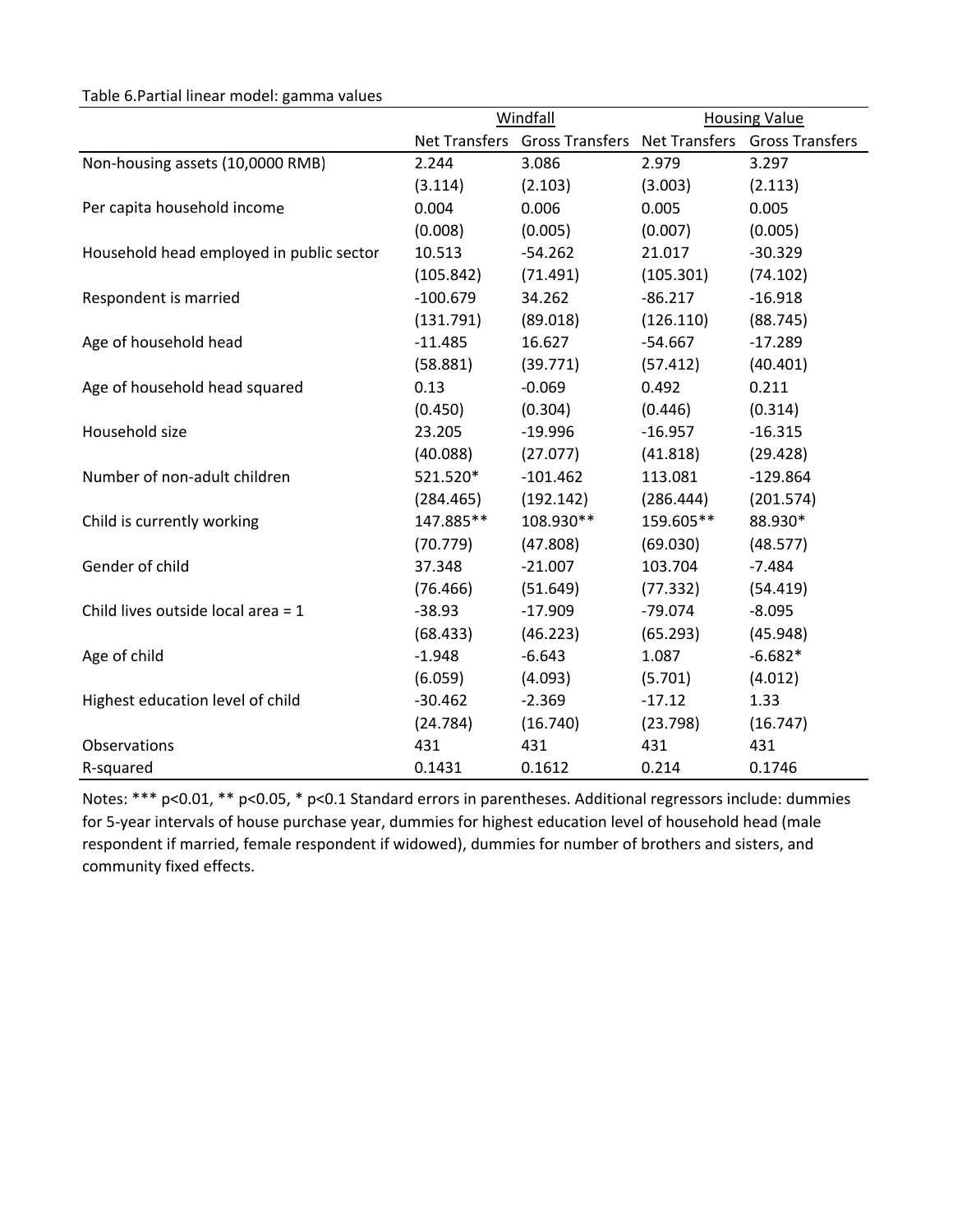| Table 7. Effect of housing value and windfall on living arrangements of adult children |
|----------------------------------------------------------------------------------------|
| (marginal effects from probit estimation)                                              |

|                            |           |                              | Child lives with respondent |                  |                                                       |             | Child lives in local area |             |
|----------------------------|-----------|------------------------------|-----------------------------|------------------|-------------------------------------------------------|-------------|---------------------------|-------------|
| Housing value              | $0.002*$  | 0.001                        |                             |                  | 0.005                                                 | $0.020**$   |                           |             |
|                            | (0.001)   | (0.002)                      |                             |                  | (0.006)                                               | (0.010)     |                           |             |
| Housing value squared      |           | $\mathbf 0$                  |                             |                  |                                                       | $-0.001**$  |                           |             |
|                            |           | (0.000)                      |                             |                  |                                                       | (0.000)     |                           |             |
| Windfall                   |           |                              | $0.005**$                   | 0.002            |                                                       |             | $-0.006$                  | $-0.006$    |
|                            |           |                              | (0.003)                     | (0.003)          |                                                       |             | (0.009)                   | (0.025)     |
| Windfall squared           |           |                              |                             | $\mathbf 0$      |                                                       |             |                           | $-0.001$    |
|                            |           |                              |                             | (0.000)          |                                                       |             |                           | (0.001)     |
| Non-housing assets         | $-0.000*$ | 0.002                        | 0                           | 0.002            | $-0.007**$                                            | 0.006       | $-0.007*$                 | $0.009*$    |
|                            | (0.000)   | (0.002)                      | (0.000)                     | (0.001)          | (0.004)                                               | (0.005)     | (0.004)                   | (0.005)     |
| Non-housing assets sq.     |           | $\mathbf 0$                  |                             | 0                |                                                       | $-0.000**$  |                           | $-0.000**$  |
|                            |           | (0.000)                      |                             | (0.000)          |                                                       | (0.000)     |                           | (0.000)     |
| Respondent is married      |           | $-0.106** -0.101** -0.096**$ |                             | $-0.094**$       | 0.073                                                 | 0.071       | 0.082                     | 0.062       |
|                            | (0.041)   | (0.040)                      | (0.039)                     | (0.039)          | (0.082)                                               | (0.085)     | (0.083)                   | (0.084)     |
| Household size             | $0.039**$ | $0.035**$                    | $0.036**$                   | $0.032**$        | $-0.132***$                                           | $-0.142***$ | $-0.135***$               | $-0.145***$ |
|                            | (0.017)   | (0.016)                      | (0.017)                     | (0.016)          | (0.023)                                               | (0.024)     | (0.023)                   | (0.024)     |
| Age of household head      | $-0.002$  | $-0.003$                     | $-0.005$                    | $-0.005$         | 0.012                                                 | 0.005       | 0.016                     | 0.012       |
|                            | (0.006)   | (0.005)                      | (0.006)                     | (0.005)          | (0.030)                                               | (0.030)     | (0.030)                   | (0.031)     |
| Age of household head sq.  | 0         | $\pmb{0}$                    | 0                           | $\boldsymbol{0}$ | 0                                                     | $\mathbf 0$ | 0                         | 0           |
|                            | (0.000)   | (0.000)                      | (0.000)                     | (0.000)          | (0.000)                                               | (0.000)     | (0.000)                   | (0.000)     |
| No. non-adult children     | $-0.011$  | $-0.011$                     | $-0.007$                    | $-0.008$         | $-0.063$                                              | $-0.092$    | $-0.062$                  | $-0.09$     |
|                            | (0.014)   | (0.010)                      | (0.016)                     | (0.011)          | (0.170)                                               | (0.178)     | (0.169)                   | (0.174)     |
| Per capita income          | 0         | $\pmb{0}$                    | 0                           | 0                | 0                                                     | $0.000**$   | 0                         | $0.000**$   |
|                            | (0.000)   | (0.000)                      | (0.000)                     | (0.000)          | (0.000)                                               | (0.000)     | (0.000)                   | (0.000)     |
| Household head employed    |           |                              |                             |                  |                                                       |             |                           |             |
| in public sector           | 0.009     | 0.009                        | 0.005                       | 0.007            | 0.011                                                 | $-0.001$    | 0.017                     | 0.027       |
|                            | (0.011)   | (0.010)                      | (0.010)                     | (0.009)          | (0.071)                                               | (0.074)     | (0.072)                   | (0.075)     |
| Gender of child if female  |           |                              |                             |                  | $-0.037**$ $-0.033**$ $-0.035**$ $-0.031**$ 0.213 *** | $0.224***$  | $0.208***$                | $0.222***$  |
|                            | (0.017)   | (0.016)                      | (0.017)                     | (0.015)          | (0.055)                                               | (0.058)     | (0.056)                   | (0.058)     |
| Age of child               |           |                              |                             |                  | $-0.006**$ $-0.005**$ $-0.005**$ $-0.005**$ 0.020 *** | $0.021***$  | $0.020***$                | $0.021***$  |
|                            | (0.002)   | (0.002)                      | (0.002)                     | (0.002)          | (0.006)                                               | (0.006)     | (0.006)                   | (0.006)     |
| Highest education of child | $-0.003$  | $-0.002$                     | $-0.003$                    | $-0.002$         | 0.031                                                 | $0.037*$    | $0.033*$                  | $0.037*$    |
|                            | (0.004)   | (0.003)                      | (0.003)                     | (0.003)          | (0.019)                                               | (0.020)     | (0.019)                   | (0.020)     |
| Child is working           | $-0.02$   | $-0.017$                     | $-0.021$                    | $-0.018$         | $0.172***$                                            | $0.186***$  | $0.177***$                | $0.188***$  |
|                            | (0.017)   | (0.015)                      | (0.016)                     | (0.015)          | (0.060)                                               | (0.062)     | (0.059)                   | (0.061)     |
| Observations               | 460       | 460                          | 460                         | 460              | 499                                                   | 499         | 499                       | 499         |

Notes: \*\*\* p<0.01, \*\* p<0.05, \* p<0.1 Standard errors in parentheses clustered by household. Additional regressors include: dummies for 5‐year intervals of house purchase year, dummies for highest education level of household head (male respondent if married, female respondent if widowed), dummies for number of brothers and sisters, and community fixed effects. Unlike other regressions, these estimates include both resident and non‐resident adult children.